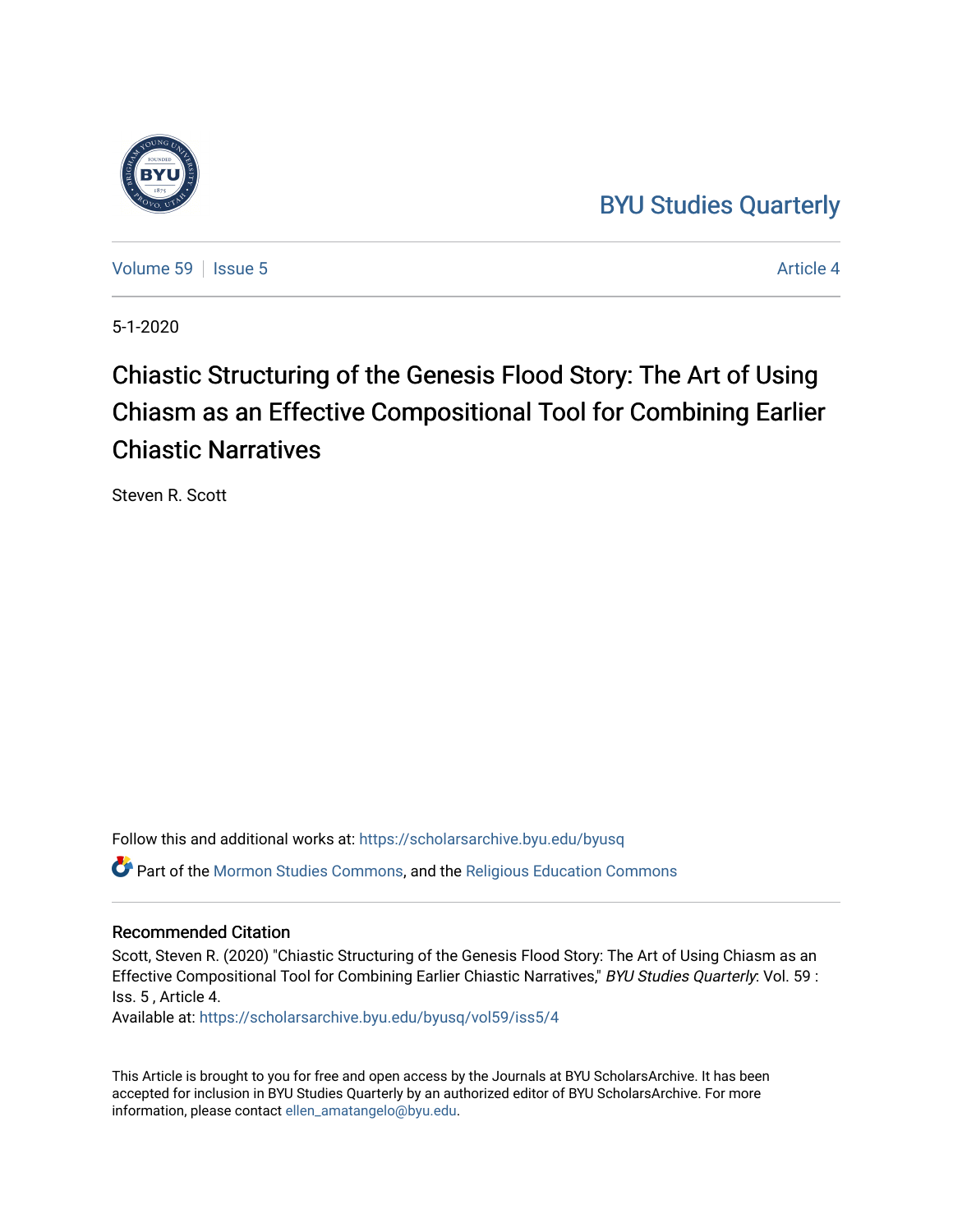## **Chiastic Structuring of the Genesis Flood Story**

## **The Art of Using Chiasm as an Effective Compositional Tool for Combining Earlier Chiastic Narratives**

*Steven R. Scott*

## **Introduction**

The story of the flood is perhaps one of the best-known stories of the Bible, and its chiastic nature has long been recognized by scholars, most prominently by Yehuda T. Radday and Gordon Wenham.<sup>1</sup> These scholars' theses will briefly be discussed before proceeding to a detailed analysis of the text, which will demonstrate that the biblical flood story is two chiasms combined—one by author "J" and another by author "P."

Radday, in his proposal, notes the verbal parallelism in the flood story on either side of the turning point of the narrative where "God remembered Noah" (Gen 8:1), and the flood starts to recede. He proposed the following chiastic structure based on this parallelism:

- A1 Divine monologue (6:3, 7)
	- B1 It grieved him in his heart (6:6)
		- C1 "I will establish my covenant" (6:18)
			- D1 Four stages of entering the ark "as commanded" (6:22; 7:5, 9, 16)
				- E<sub>1</sub> "Go into the ark"  $(7:1)$ 
					- F1 The fountains of the deep burst forth (7:11)
					- G<sub>1</sub> Seven verbs of ascent: increased, bore, rose (7:17), prevailed, increased greatly (7:18), prevailed mightily, mountains were covered (7:19)
						- H God remembered Noah (8:1)
					- F2 The fountains of the deep were closed (8:2)

*BYU Studies Quarterly 59, supplement (2020)* 35

Published by BYU ScholarsArchive, 2020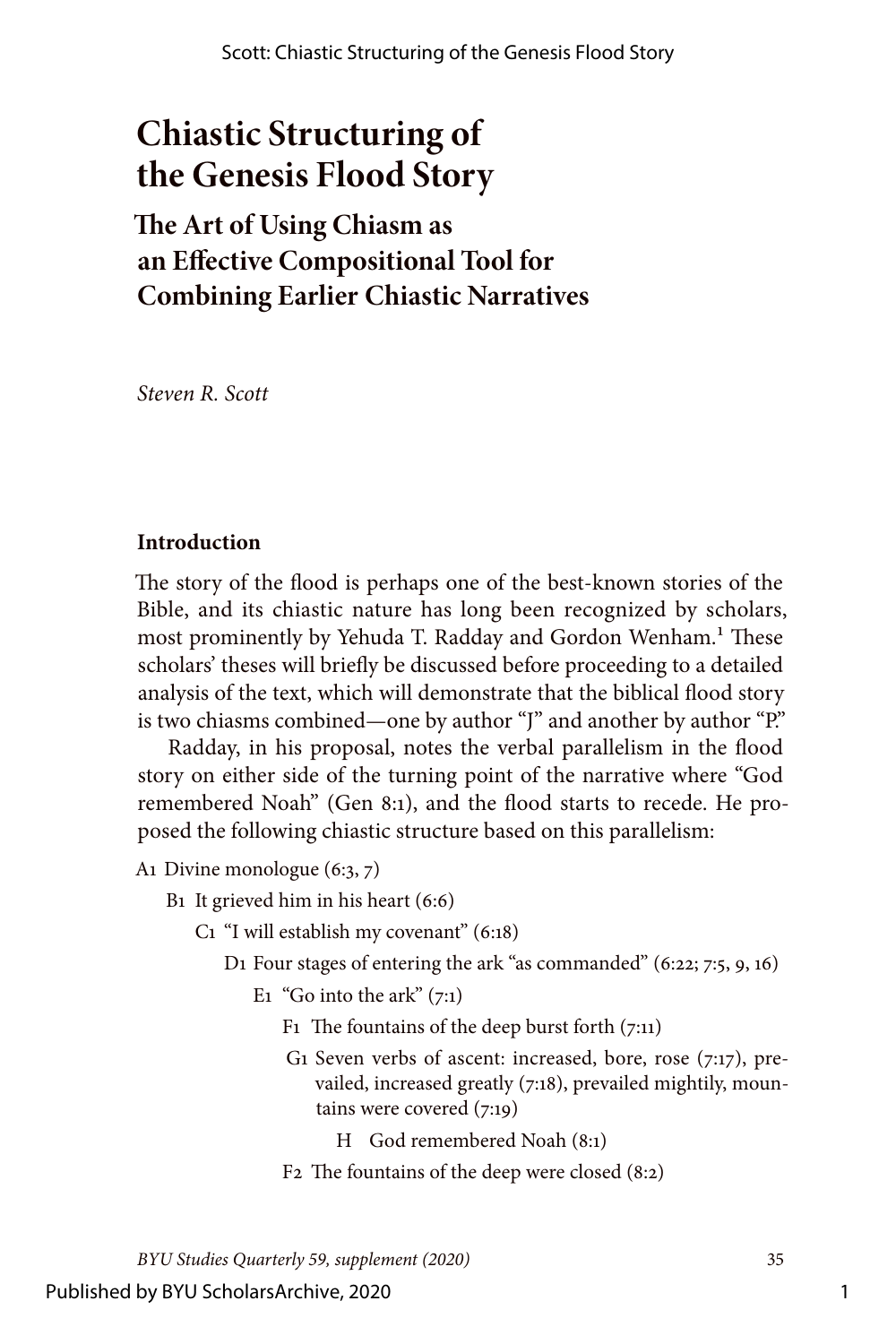G2 Seven verbs of descent: subsided (8:1), were restrained  $(8:2)$ , receded, abated  $(8:3)$ , came to rest  $(8:4)$ , continued to abate, mountains were seen (8:5)

```
 E2 "Go forth from the ark" (8:16)
```
 D2 Four stages of leaving the ark (once a raven, thrice a dove)  $(8:7-12)$ 

B2 The Lord said in his heart (8:20)

C2 "I established my covenant" (9:9)

A2 Divine monologue (9:12–16)

Though some of the parallelism may not be especially strong (levels B and D for example), and there is overlap of chiastic levels (D, E, and F), there is a clear balance on either side of 8:1.

Wenham, on the other hand, offers a more detailed proposal based more on conceptual parallels than direct word parallels:

```
A1 Noah (6:10a)
```
Β1 Shem, Ham and Japheth (6:10b)

C<sub>1</sub> Ark to be built  $(6:14-16)$ 

D1 Flood announced (6:17)

E1 Covenant with Noah (6:18–20)

F1 Food in the ark (6:21)

G<sub>1</sub> Command to enter ark  $(7:1-3)$ 

H<sub>1</sub> 7 days waiting for flood  $(7:4-5)$ 

I<sub>1</sub>  $7$  days waiting for flood  $(7:7-10)$ 

J1 Entry to ark  $(7:11-15)$ 

Κ1 Yahweh shuts Noah in (7:16)

L<sub>1</sub> 40 days flood  $(7:17a)$ 

M1 Waters increase (7:17b–18)

Ν1 Mountains covered (7:19–20)

 O1 150 days waters prevail  $(7:21[-24])$ 

> Ρ God remembers Noah (8:1)

O2 150 days waters abate (8:3)

Ν2 Mountain tops visible (8:4–5)

M2 Waters abate (8:5)

L2 40 days (end of) (8:6a)

Κ2 Noah opens window of ark (8:6b)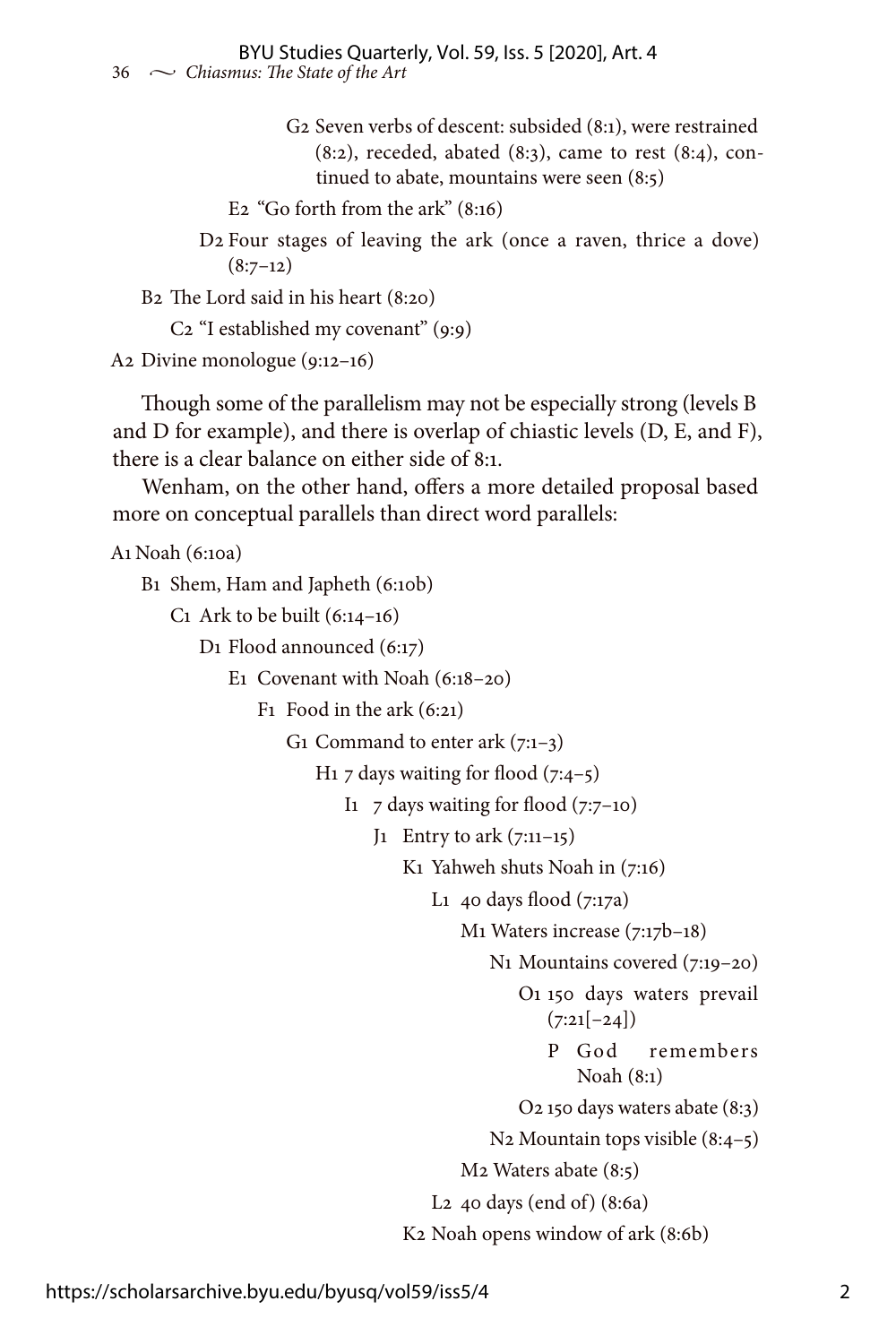J2 Raven and dove leave ark (8:7–9) I<sub>2</sub>  $\frac{7}{2}$  days waiting for waters to subside (8:10–11) Η2 7 days waiting for waters to subside (8:12–13) G<sub>2</sub> Command to leave ark  $(8:15-17)$  [22]) F2 Food outside ark (9:1–4) Ε2 Covenant with all flesh (9:8–10) D<sub>2</sub> No flood in future  $(9:11-17)$  C2 Ark (9:18a) Β2 Shem, Ham and Japheth (9:18b)

Α2Noah (9:19)

Despite a few lacunas (between B1 and C1, and in O1, and G2), the conceptual parallelism is clear and, as Wenham notes, goes beyond the natural reversal of a story where there is a flood which rises and then abates.

The above proposals point to there being an overall chiastic design. The following analysis will indicate there are concentric patterns on several levels of the text, which interplay with each other. Also, by paying attention to whether the text seems to be from either the J or the P source, it would seem that both compositions were originally composed chiastically.2 This is in opposition to Wenham, who argues the overall chiastic design points to one author. However, such a design can also be explained as the combining of two chiastic designs into a final one by a redactor who was likely responsible for the shape of the Torah as we have it. Besides preserving the two-source theory of the flood story, which is widely supported by scholars, such a conclusion would indicate a long tradition of chiastic use by three different authors over a long period of Israelite-Judean history, depending on when one dates the different sources and the final redaction.

We shall begin by analyzing the redactor's chiasm, then the J chiasm, and the P chiasm. For each, we will discuss the emphasis that each chiasm produces.

## **Methodology**

The most important criteria in proposing and judging chiasm is to respect the composition as we have it, unless there are very good reasons to do otherwise. This means that the chiastic units must respect the natural divisions of the composition. If this is done, then a chiasm shaped by the author should become fairly self-apparent. This is the case with the flood story, as will shortly be shown.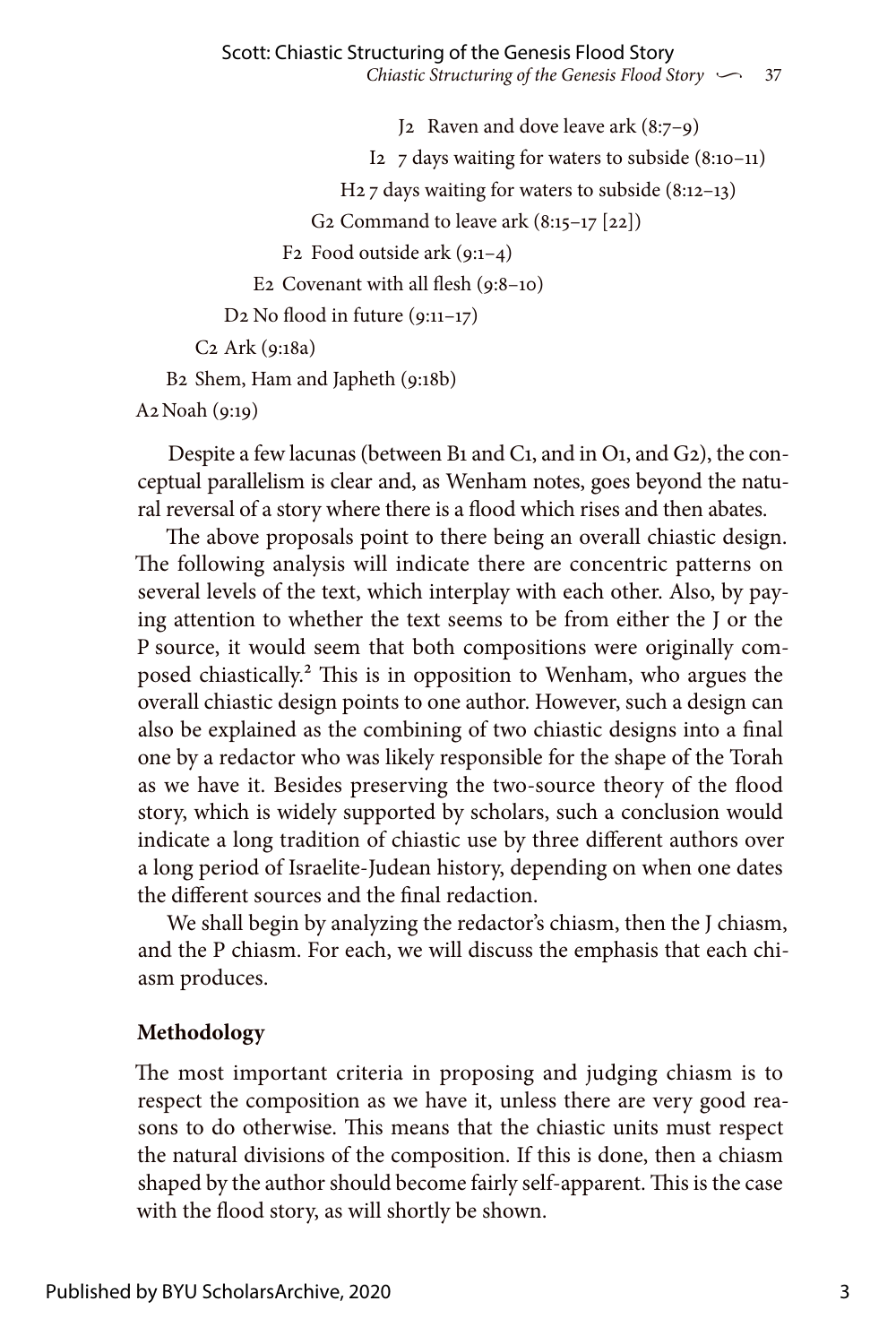In a story, the primary unit is the scene, which occasionally has subscenes. The scenes themselves can also be composed chiastically. In this case, depending on the length of the scene, the chiastic units will be stanzas/paragraphs, sentences, and perhaps even clauses. Again, if these natural divisions are respected, then whether an author used chiasm should become relatively self-apparent.

We shall thus begin by breaking the flood story into its main scenes and studying some of these scenes in more detail.

## **The Redactor's Chiasm**

The flood story consists of an introduction and conclusion and 14 separate scenes. These compositional units contain doubles—not only of the chiastic units, but of actual repeated scenes—due to the use of two sources by the final redactor and her/his apparent desire to preserve both versions. The whole story thus becomes doubly "two by two," which is artistically appropriate and likely intentional.

Below you will see that the seven repeating chiastic elements (A1– G1 and G2–A2) are clearly demarked. In addition, the fourteen scenes are arranged in the proposed chiasm with their traditional source assignation:

### **Genealogy: Noah's sons (5:32)**

Introduction: sexual sin and punishment (5:32–6:10) J

#### **Genealogy: Noah's sons (6:10)**

A1 Scene 1: God tells Noah about the flood, provides instructions for the ark, and makes a covenant with him (6:11–18a) P

#### **Noah will go in ark with his sons (9:18b)**

B1 Scene 2: God instructs Noah on the animal collection I (6:19–22) P

#### **Statement that Noah obeyed God (6:22)**

 C1 Scene 3: God instructs Noah again on the animal collection II  $(7:1-4)$  J

### **Statement that Noah obeyed God**

### **Mention of date (7:6a)**

D1 Scene 4: Ark entry I (7:6–9) J

 **Statement that Noah obeyed God (7:9c)**

 **Line mentioning flood came in 7 days (7:10)**

### **Mention of date (7:11a)**

E1 Scene 5: Flood description I (7:11–12) J

```
 Line mentioning rain fell 40 days (7:12)
```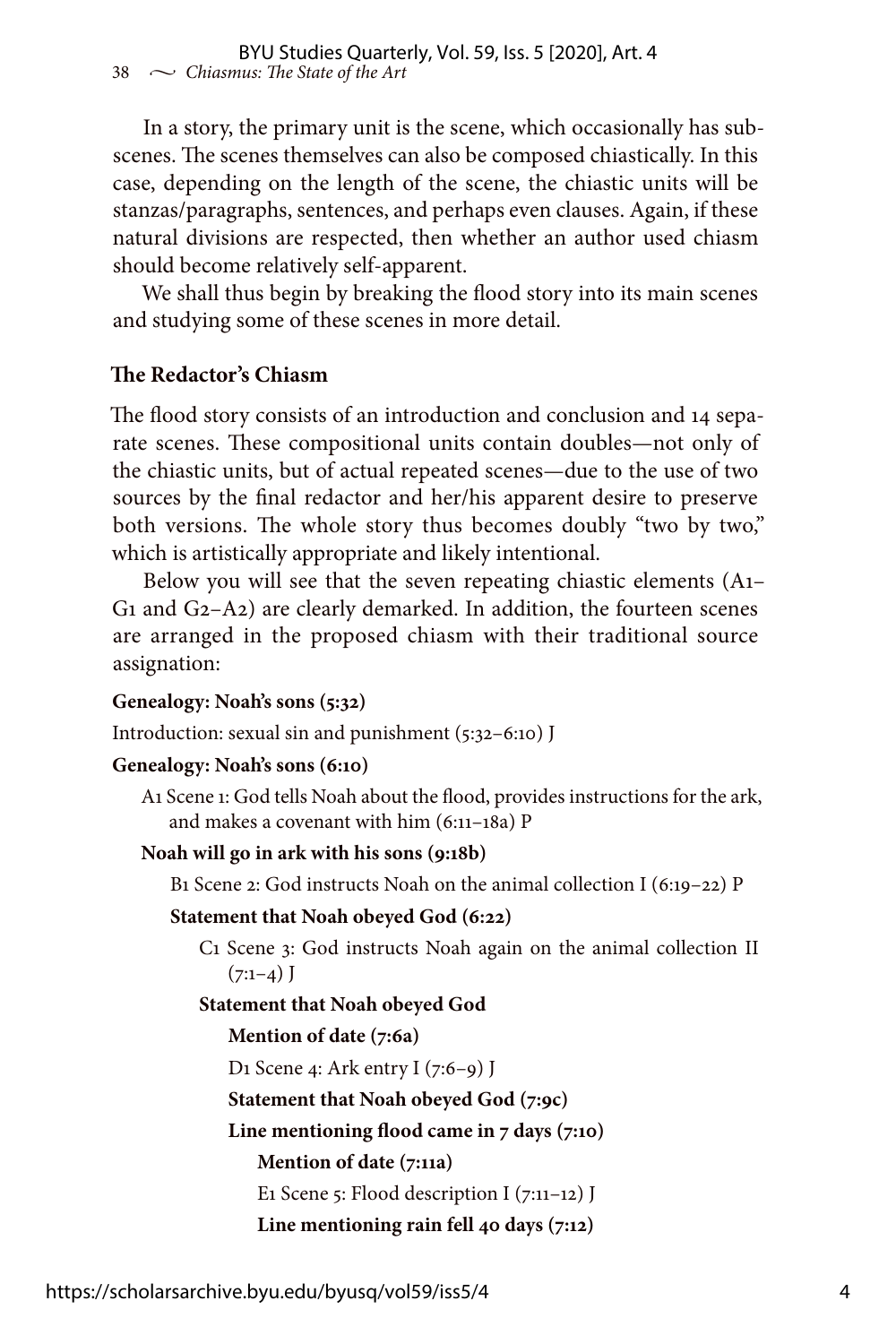F1 Scene 6: Ark entry II (7:13–16) P

 **Line mentioning flood lasted 40 days (7:17)** G1 Scene 7: Flood description II (7:17–24) mostly P

 **Line mentioning flood lasted 150 days (7:24)**

G2 Scene 8: Flood abatement I (8:1–5) mostly P

 **Line mentioning 40 days had passed (8:6)**

F2 Scene 9: Ark exit I (6–12) J

## **Mention of date (8:13a)**

E2 Scene 10: Flood abatement II (8:13–14) P

## **Mention of date (8:14)**

D2 Scene 11: Ark exit II (8:15–19) P

 **Noah does as God instructs (8:18–19) P**

C2 Scene 12: Animals sacrificed as food for LORD (8:20–22) J

## **God blessed Noah and his sons (9:1)**

B2 Scene 13: Animals as food for humans  $(9:2-7)$  P

## **Then God said to Noah and his sons (9:8)**

A2 Scene 14: God makes covenant to never end all flesh again  $(9:9-17)$  P

## **Genealogy: Noah's sons (9:18)**

Conclusion: sexual sin and punishment (9:18–10:1) J

## **Genealogy: Noah's sons (10:1)**

The scenes are demarked, for the most part, with a statement concerning either Noah and his sons (i.e., that he obeyed God) and/or a statement of time (i.e., a date or how long an event lasted). The clearest example is the genealogical information surrounding the introduction and conclusion. These lines that demark the scenes thus function as inclusios, and this seems to be the intention of the author. It is of note that where the inclusio statements change from being about Noah to time statements at scene D1 when Noah first enters the ark, both types are used. It is as if the author is indicating this change of use.

This type of demarcation is least clear between A1, God's covenant with Noah, and B1, the first set of instructions to collect animals, and between C2, B2, and A2, which describes Noah's sacrifice and following blessing and covenant. Both A1–B1 and B2–A2 consist of a single speech by God, and thus each is technically a single scene. However, in each there is clear separation of topic: A1 describes how God will make a covenant with Noah, B1 the instructions on how to build the ark, B2 that humans can now eat flesh, and A2 the rainbow as the sign of God's covenant with Noah.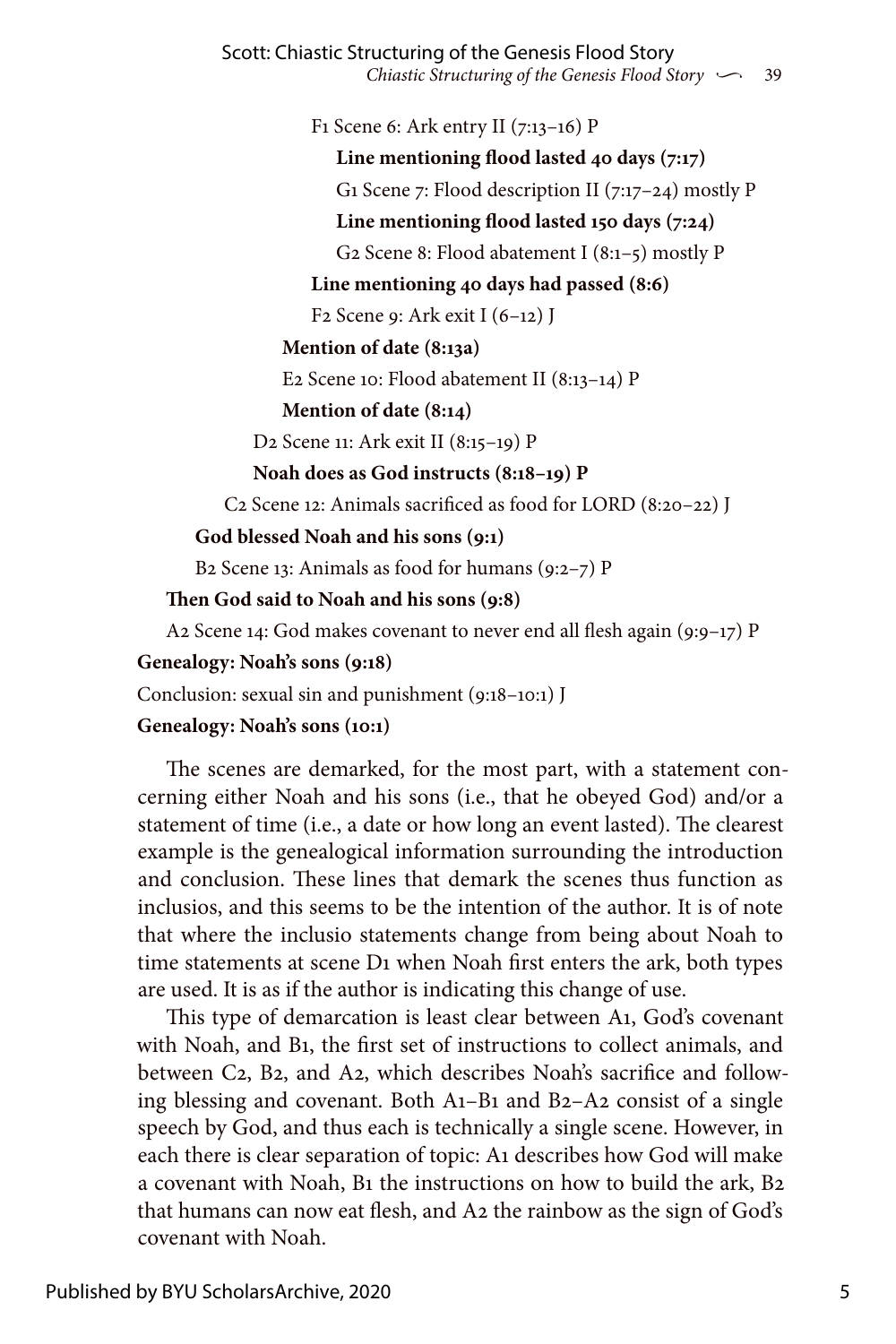B1 and C1, the two sets of instructions to collect animals, could also be seen as part of one scene. However, both end with a statement that Noah obeyed God. They are thus clearly separated from each other as separate scenes, with the second set of instructions becoming a second speech by God. Likewise, D2, the full debarkation from the ark, concludes by describing Noah obeying God's instructions to leave, which provides separation from the following scene where Noah sacrifices to God, which could be considered part of the debarkation scene.

In the above cases, the lines of demarcation divide what would have been a singular scene into separate scenes, creating clear structural function.

The parallelism between the chiastic units will now be discussed along with some of the internal structures. The last is necessary because the internal structures help define the contours of the larger scene units.

We shall begin with the introduction and conclusion:

### **Introduction**

### **A1.1 Noah's descendants (5:32)**

Noah's age given and his sons are listed

#### **B1.1 Sexual sin (6:1–4)**

a1 Sons of God take wives—b1 LORD limits human life—a2 On the children born to the sons of God

### **B1.2 Punishment due to sin (6:5–8)**

a1 LORD sees wickedness of humans—b1 LORD sorry he created humans c1 Lord decides to blot out humans and animals

### **A1.2 Noah's descendants (6:9–10)**

Noah finds favor with LORD and is righteous and his sons are listed

### **Conclusion**

### **A2.1 Noah's descendants (9:18–19)**

Noah and his sons are listed

### **B2.1 Sexual sin (9:20–23)**

Introduction: Noah plants a vineyard and gets drunk

a1 Ham sees Noah's nakedness—b1 Ham tells brothers—a2 Shem and Japheth do not see nakedness as they cover Noah

### **B2.2 Curse because of sin (9:24–27)**

a1 Noah awakes and knows what Ham did—b1 Noah curses Ham's son Canaan—c1 Noah blesses Shem and Japheth

### **A2.2 Noah's descendants (9:28–10:1)**

Noah's death dated and his sons are listed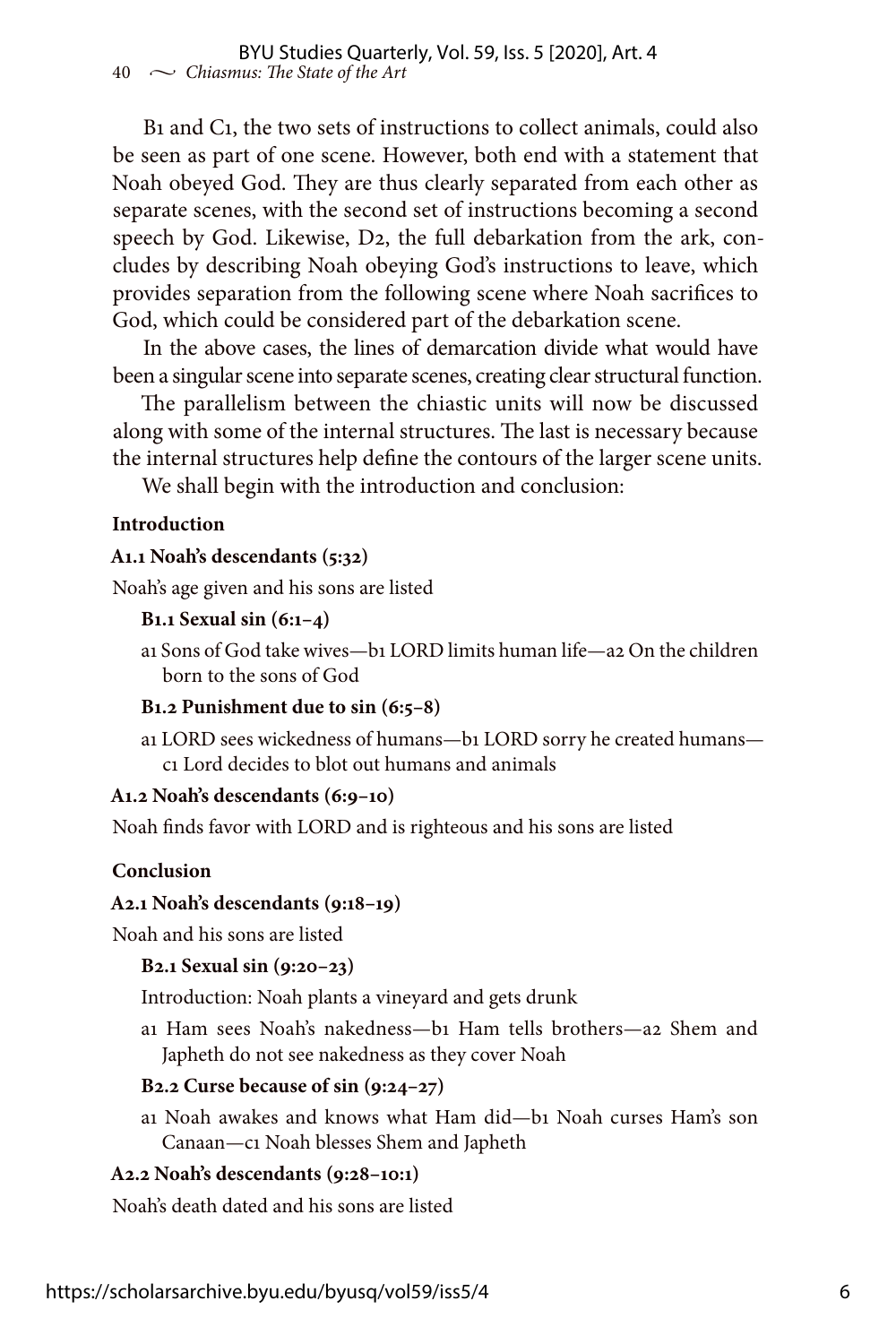In the above outline, the internal structures of the B-units are shown using miniscule letters. Thus, both B1.1 and B2.1 have internal chiasms (a1-b1-a2) and B1.2 and B2.2 have linear structures (a1-b1-c1). Consequently, there is structural parallelism on the B-level as well as content parallelism—here sexual sin and the consequences of sin.

As mentioned above, the genealogical listings of Noah's sons form clear inclusios around these two stories of sexual sin. In neither story are we told explicitly why the incidents are considered sin. However, the mixing of the sons of God with humans breaks the clear desire of the LORD in the J tradition to keep the godly and human spheres separate. For example, Adam and Eve are punished for eating the fruit of the tree of knowledge and becoming like the LORD (Gen 3), and the nations are given different languages to prevent them from building of the Tower of Babel and becoming like the LORD (Gen 11).

The children of the mixing of heaven and earth, the heroes of yore, seem to be the cause of the wickedness the LORD sees, and thus the cause of the flood. However, the nature of the sin is not exactly clear. Likewise, in the story where Ham and his son Canaan are cursed, we are told that Ham saw his father's nakedness, and this in the context of the story is clearly seen as something wrong. Again, it is unclear exactly what the sin is, though it is clearly of a sexual nature.<sup>3</sup>

Thus, in both the introduction and conclusion, it can be argued there is a story concerning sexual sin with resulting punishment surrounded by genealogical inclusios. From this perspective, the structural parallelism could hardly be clearer, and consequently two seemingly unrelated stories become connected. This clear structural parallelism indicates that the story of Noah in his vineyard should be considered a part of the flood story.

Turning to the flood story proper, the beginning, middle, and end units with their internal chiastic and linear structures are as follows:

## **A1 Scene 1: God decides to end all flesh, but makes a covenant with Noah (6:1–17) P**

- a1 Gods sees corruption and violence and decides to destroy all flesh b1 Noah to build ark
- a2 God will bring flood
	- b2 God will make covenant with Noah and family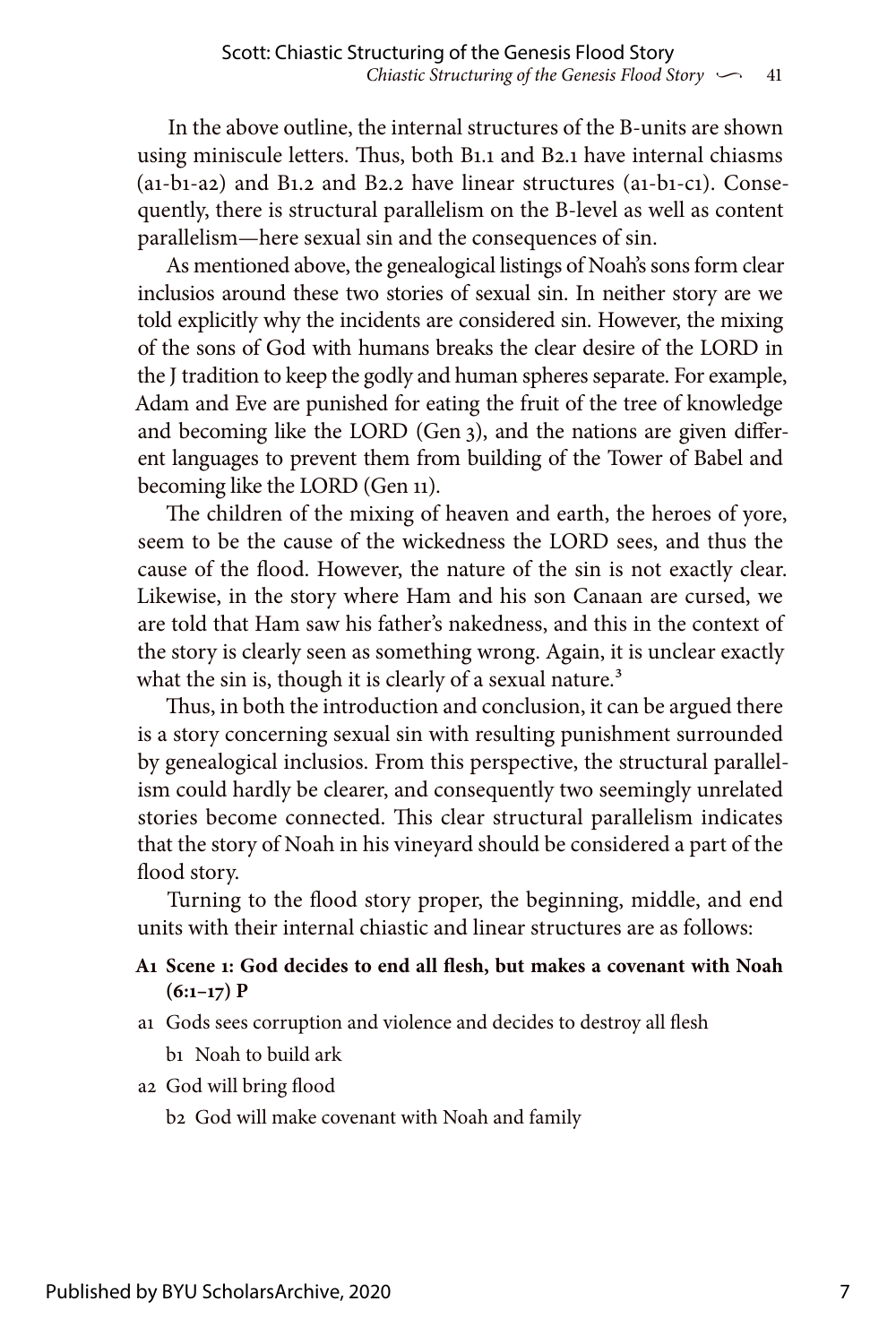### **G1 Scene 7: Flood description II (7:17–24) mostly P**

 *a1 On the flood*

(a1) flood continues for 40 days

(b1) waters raise ark

(c1) mountains are covered

 *b1 On humans and animals*

(a1) All flesh dies

(a2) Only those in ark saved

 *c On the flood*

(a1) Flood continues for 150 days

### **G2 Scene 8: Flood abatement I (8:1–5) mostly P**

 *b2 On humans and animals*

(a1) God remembers those in ark

 *a2 On the flood*

(a1) Waters turned off

(b1) After 150 days the ark rests on Ararat

(c1) mountains are uncovered

### **A2 Scene 14: God makes covenant to never end all flesh again (9:8–17) P**

a1 God establishes covenant

b1 covenant is that flood will not destroy again

c1 sign of covenant (*a*) is the rainbow (*b*) which is sign of covenant (*a*)

b2 Rainbow will remind God of covenant not to destroy

a2 Rainbow will remind of covenant

a3 Rainbow is sign of covenant

The conceptual parallelism between these scenes is multiple and clear. First, in A1, God decides to destroy all flesh by a flood, and then in G1 all flesh is destroyed by flood. In A2, God promises never to destroy all flesh by flood again. Second, in A1, God instructs Noah to make the ark so that Noah and those with him will be saved, and in G2, Noah and those in the ark are saved. Third, in both A1 and A2, God makes covenants with Noah regarding destroying flesh with a flood. Fourth, in G2, God remembers Noah, and the covenant made in A1. In A2, God sets up the rainbow so he will remember this covenant. Finally, in G1, the flood comes, raises the ark, and covers the mountains. In G2, it abates, the ark rests on land, and the mountains are uncovered.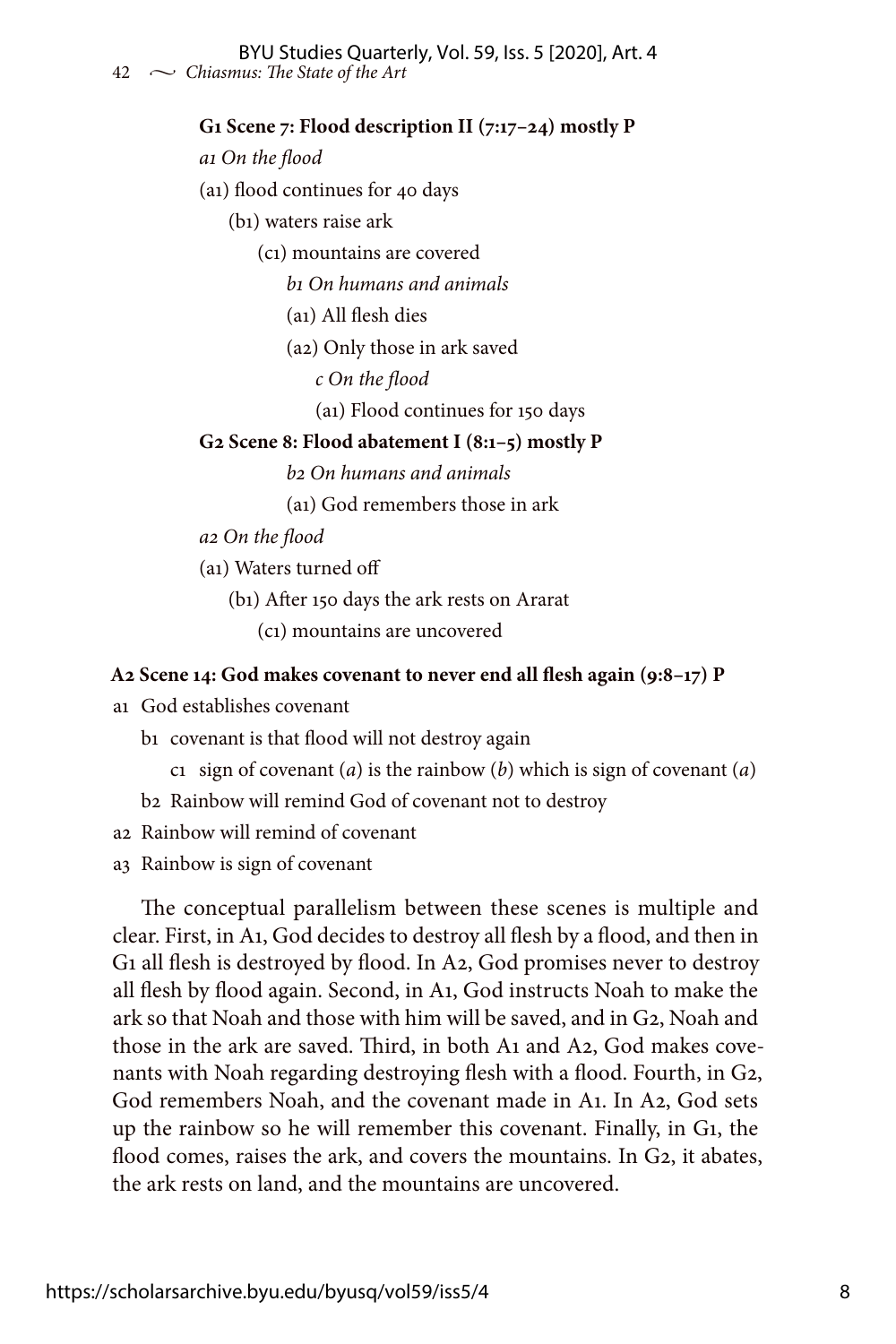The above structural proposal also explains the odd placement of the announcement of God's covenant with Noah in A1, which comes after the instructions to build the ark. One would expect the announcement of the covenant and then the instructions. However, by having the announcement at the end of A1, clear parallelism is created with the beginning of A2, which contains a very similar worded announcement concerning a covenant with Noah. The placement creates chiastic structural balance.

The internal structures of A1 and the two central G-units will now be analyzed, because they help delineate the outlines of these structures. We shall begin with the G-units, whose stanzas form a simple microchiasm: *a1–b1–c–b2–a2* where *a1* and *a2* have parallel internal linear structures  $(a_1)$ – $(b_1)$ – $(c_1)$ .

G1 begins with a three-level description of the flood: it continued for 40 days (a1), which caused the ark to float high above the earth (b1), and the water covered the mountains  $(c_1)$ . In turn,  $(b_1)$  and  $(c_1)$  have internal chiasms:

## **(a1) Description of the Flood (single line, J tradition)**

7:17 And was the flood forty days on the earth;

## **(b1) Fate of the Ark (chiastic structure, P tradition)**

*a1* and increased the **waters,**

*b1* and they lifted up the *ark*,

 *c1* and it rose thus above the earth.

 *d* 7:18 And swelled the **waters**

 *c2* and they increased greatly on the earth;

*b2* and floated the *ark*

*a2* on the face of the **waters.**

## **(c1) Fate of the Mountains (chiastic structure, P tradition)**

*a1* 7:19 The **waters swelled** mightily,

*b1* Mightily on the *earth*

- *c* And covered all the mountains high
- *b2* That (were) under all the *heavens*

*a2* 7:20 fifteen cubits deep above **swelled the waters,**

and they were covered.4

Here we have a single isolated line describing the coming of the flood (a1) from the J tradition, which is followed by two chiastic stanzas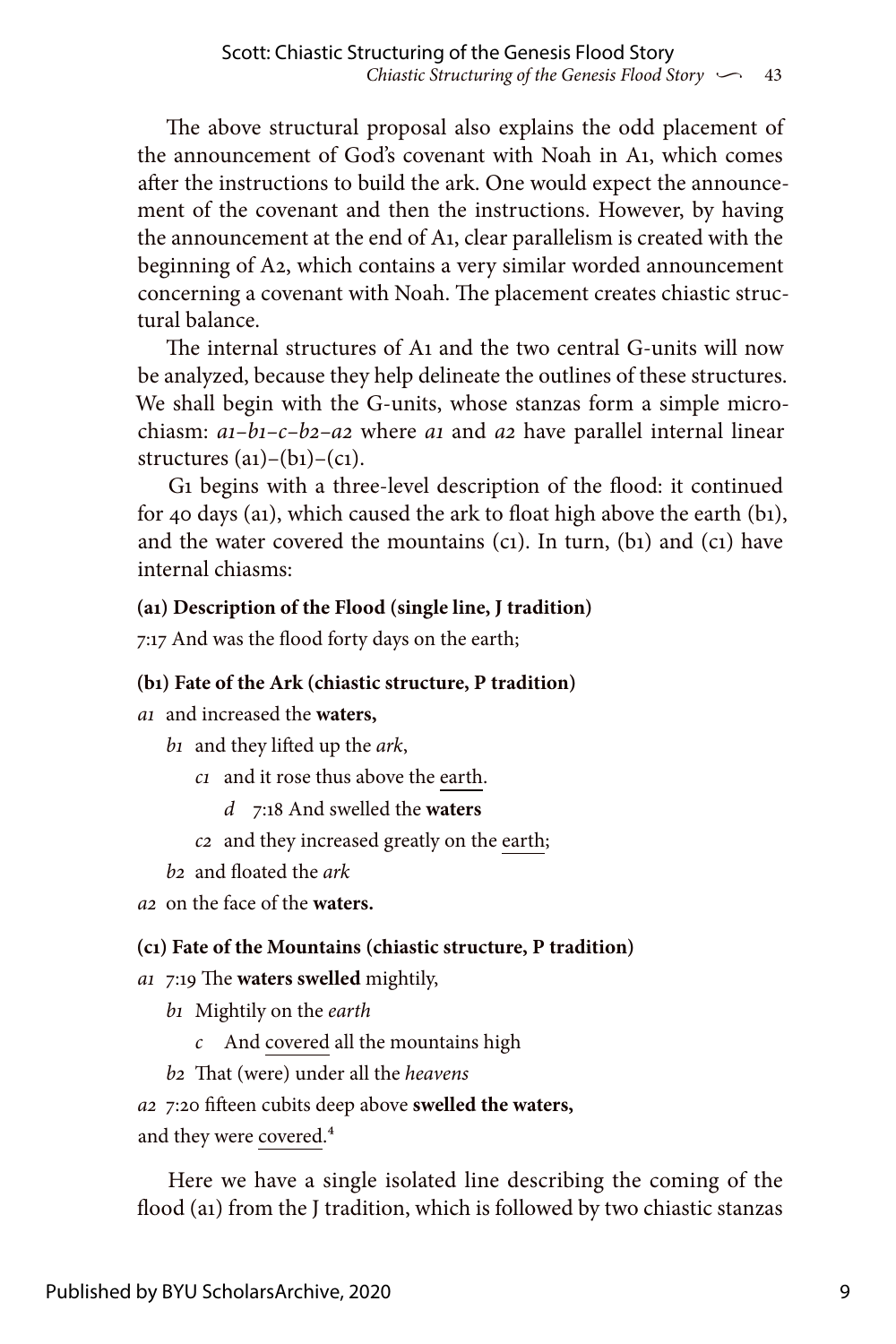from the P tradition describing the flood's effect on the ark (b1) and the mountains (c1). The lack of structural connection between (a1) from J and (b1) from P indicates it should be treated as a separate structural unit, a scene-demarcation line. The different sources are thus distinguished not only by their use of language (i.e., the J use of 40 days), but also by the lack of structural connection.<sup>5</sup>

The threefold sequence of flood description (a5)—ark (a6)—mountains (a7) is repeated in *a2* at the end of G2:

## **(a2) Description of the Flood Recession (chiastic structure, P tradition)**

*a1* 8:1b And caused God a wind over the **earth,**

- *b1* and subsided the *waters*;
	- *c* 8:2 And were closed the fountains of the deep and the windows of the heavens,

and was restrained the rain from the heavens,

- *b2* 8:3a and receded the *waters*
- *a2* from over the **earth** they left and returned.

## **(b2) Fate of the Ark (linear structure, P tradition)**

- *a1* 8:3b And had abated **the waters** by the end of one hundred fifty days;
	- *b1* 8:4 and rested the ark in *the seventh month,*
		- *c1 on the seventeenth day of the month,*
			- *d1* Upon the mountains of Ararat.

## **(c2) Fate of the Mountains (linear structure, P tradition)**

- *a1* 8:5 And **the waters** became gone,
	- *b1* and (they) abated until *the tenth month;*
		- *c1 on the first day of the tenth month,*
			- *d1* appeared the tops of the mountains.

In (a2), instead of the coming of the flood being described, the opposite, its departure, is described. As Radday notes, there are seven verbs of increase in  $(a1)$ – $(c1)$  and seven verbs of decrease in  $(a2)$ – $(c2)$ .<sup>6</sup> The first stanza, (a2), is a full stanza with a chiastic structure as opposed to the one line of (a1). This imbalance seems to be due to the combining of the J and P accounts as we shall see below. The next two stanzas describing the fate of the ark and the mountains are in linear form. Thus, in G1, the pattern presented is linear—chiastic—chiastic, and in G2, it is chiastic—linear linear. This type of structural reversal for stanzas is quite common in Hebrew poetry.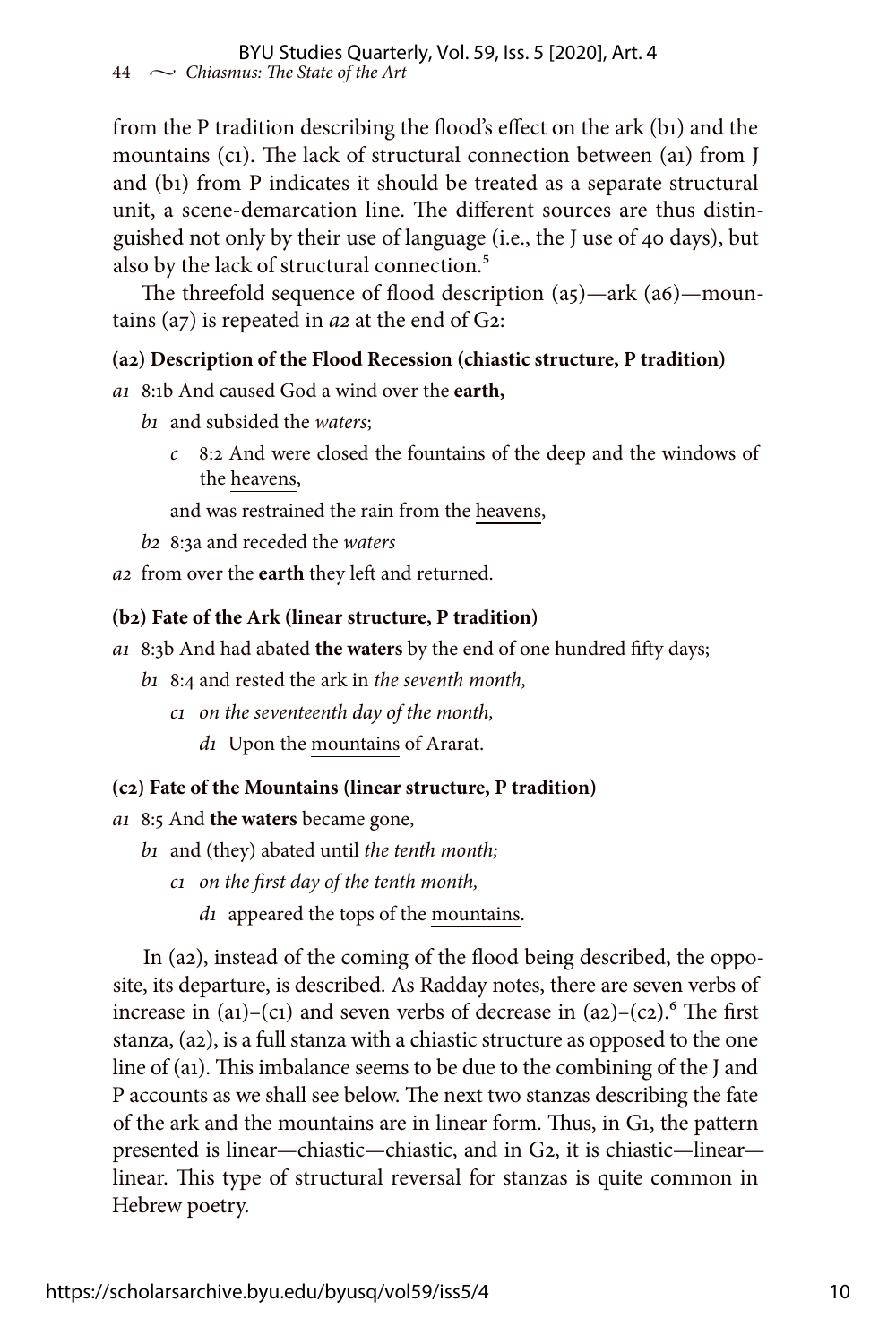The remaining unit on the flood, unit *c*, is at the center of the microchiasm that covers G1 and G2. It, like (a1), is a single line: "And swelled the waters on the earth one hundred and fifty days" (7:24), which describes the number of days (here 150 as opposed to 40) and picks up the language of b1 (waters on the earth) and c1 (swelled). Thus, it could also be considered part of the a-level, but due to its central position is labeled c.

The *b*-level units of the G1-G2 chiasm refer to Noah and the animals. They are as follows:

## *b1 On Humans and Animals*

## **(a1) On Humans and Animals not in Ark (chiastic structure: 7:21–22 P tradition; 7:23a–c J tradition)**

- a1 7:21 And all flesh *died* that moved on the **earth,**
	- b1 *birds*,
		- c1 domestic animals, wild animals, all swarming creatures that swarm on the earth,
			- d1 and all *human beings*;
				- e1 7:22 everything on dry land
					- f1 in whose nostrils was the breath of **life** *died*.
					- f2 7:23 He *blotted* out every **living** thing
				- e2 that was on the face of the ground,

#### d2 *human beings*

- c2 and animals and creeping things
- b2 and *birds* of the air;
- a2 they were *blotted* out from the **earth.**

#### **(a2) On Humans and Animals in Ark (P tradition)**

- a1 7:23d And he spared, however,
	- b1 Noah and those
		- c1 with him in the ark.
- *c*: *On the flood:* 7:24: And swelled the waters on the earth one hundred and fifty days
- *b2 On Humans and Animals*

### **(a3) On Humans and Animals in Ark (P tradition)**

- a2 8:1a And remembered God
	- b2 Noah and all the wild animals and all the domestic animals c2 with him in the ark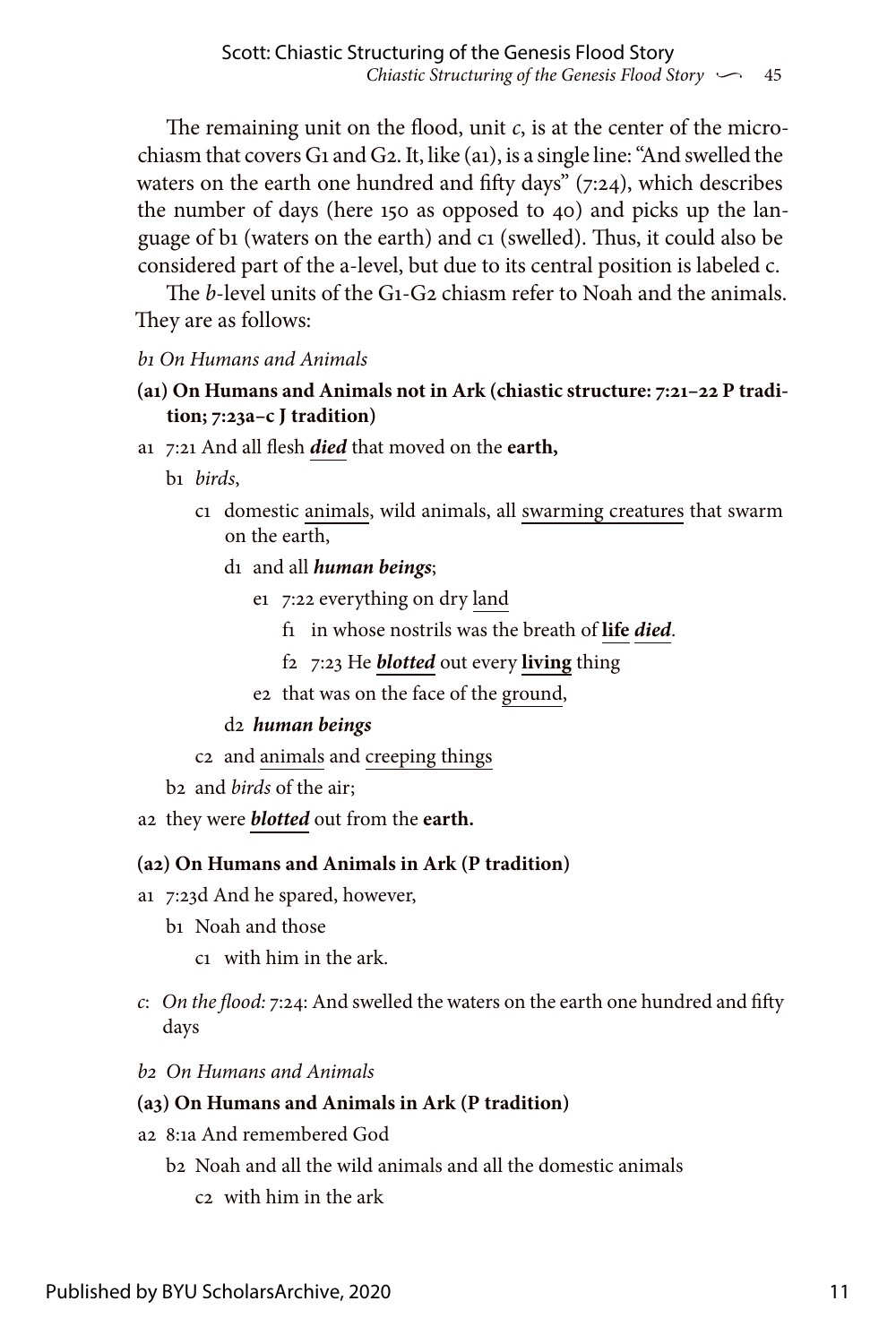The first *b*-level stanza forms a very tight chiasm with clear word parallelism, and the last two stanzas are parallel linear stanzas with the structure a1–a2 reference to God—b1–b2 reference to Noah and animals—c1–c2 reference to ark. These last two stanzas are separated by the short *c*-level reference to the flood swelling for 150 days.

While the above proposal is not a perfectly balanced chiastic structure in regards to content—two b-units describing the fate of humans and animals, (a1) and (a2) are opposite a single unit,  $(a_3)$ —there is nevertheless a clear concentric pattern in G1–G2 that alternates between descriptions of the flood (*a1, c,* and *a2*) (A) and descriptions of the fate of humans and animals (*b1* and *b2*).

Also, if one looks at the structural nature of the stanzas, then the following perfect chiastic structure emerges:

(Lord shuts Noah in: end of previous main unit F1)

- a1 40 days (single line)
	- b1 Two chiastic stanzas (ark lifted and mountains covered)
		- c1 15 cubits (end of description of mountains covered)
			- d1 Chiastic stanza (life on earth destroyed)
				- e1 Linear stanza (life in ark saved)
					- f 150 days (single line a4)
				- e2 Linear stanza (God remembers life in ark)
			- d2 Chiastic stanza (flood turned off)
		- c2 150 days (beginning of description of ark resting on mountain)

b2 Two linear stanzas (ark rests on mountain and mountains uncovered)

a2 40 days (opening clause of next main unit F2)

(Noah opens window: continuation of opening clause of F2)

Here the mention of numbers is used to divide the four pairs of stanzas (b1, d1–e1, e2–d2, b2). These pairs of stanza have a reverse order in the second half of the chiasm in regards to whether they have a linear or chiastic structure: chiastic-chiastic, chiastic-linear, linear-chiastic, linear-linear.

One can thus see the high degree of compositional thought that has gone into these central units. There is also overlap with the previous and following main textual units, F1 and F2. The second mention of the forty days is an introductory clause to the story opening the window of the ark and sending out the birds. This story begins with Noah opening a window, which breaks and reverses the LORD shutting Noah in at the end of F2.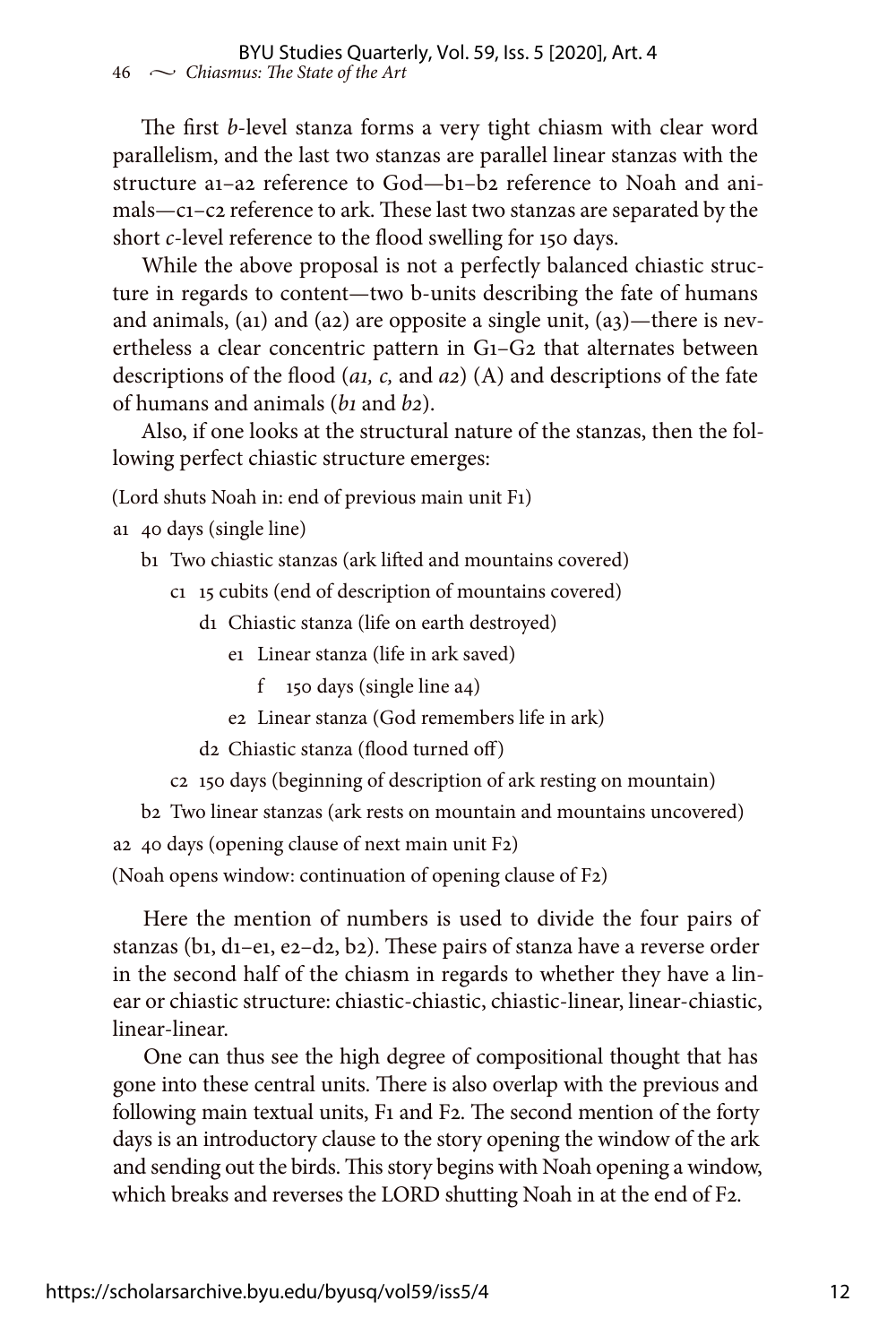Finally, as with the priestly creation account, there is hidden number symbolism: there are seven verbs of increase, seven words of decrease, and ten textual units in the combined G1 and G2 (7 a-level units and 3 b-level units).7 This is combined with the clearly significant numbers of 15 cubits and 150 days, the symbolism of which is not known.

From the above analysis, it is clear that G1 and G2 are a single compositional unit. However, from the perspective of the compositional structure of the whole flood story, they should be considered two separate, though interconnected, units. This is because these two units are part of the double scene nature of the whole composition: there are two descriptions of the collection of animals (B1 and C1), entry into the ark (D1 and F1), the coming of the flood (E1 and G1), the flood abating (G2 and E2), leaving the ark (F2 and D2), and two descriptions of animals as food ( $C<sub>2</sub>$ and B2). From this perspective G1 and G2 should be treated as two scenes that are divided by mention that the flood lasted 150 days. This line also marks the halfway point of the entire story where the first half describes the reasons for the flood and its coming, and the second half describes its abating and God's promise not to do it again.

The above analysis also slightly contradicts Radday's and Wenham's proposals in regards to the exact center of the flood story. They both place God remembering (b3 above) at the center. Wenham's chiasm for the central part of the story is as follows:

Κ1 Yahweh shuts Noah in (7:16)

```
L1 40 days flood (7:17a)
```

```
M1 Waters increase (7:17b–18)
```

```
 Ν1 Mountains covered (7:19–20)
```
O<sub>1</sub> 150 days waters prevail  $([7:21 - 24])$ 

Ρ God remembers Noah (8:1)

```
 O2 150 days waters abate (8:3)
```

```
 Ν2 Mountain tops visible (8:4–5)
```
M2 Waters abate (8:5)

L2 40 days (end of) (8:6a)

Κ2 Noah opens window of ark (8:6b)

Wenham's proposal places too much emphasis on the word parallelism concerning 150 days rather than looking at the structure of the stanzas of this section. His proposal also does not take into account 7:21–23, the account of the perishing of all life besides Noah (b1 and b2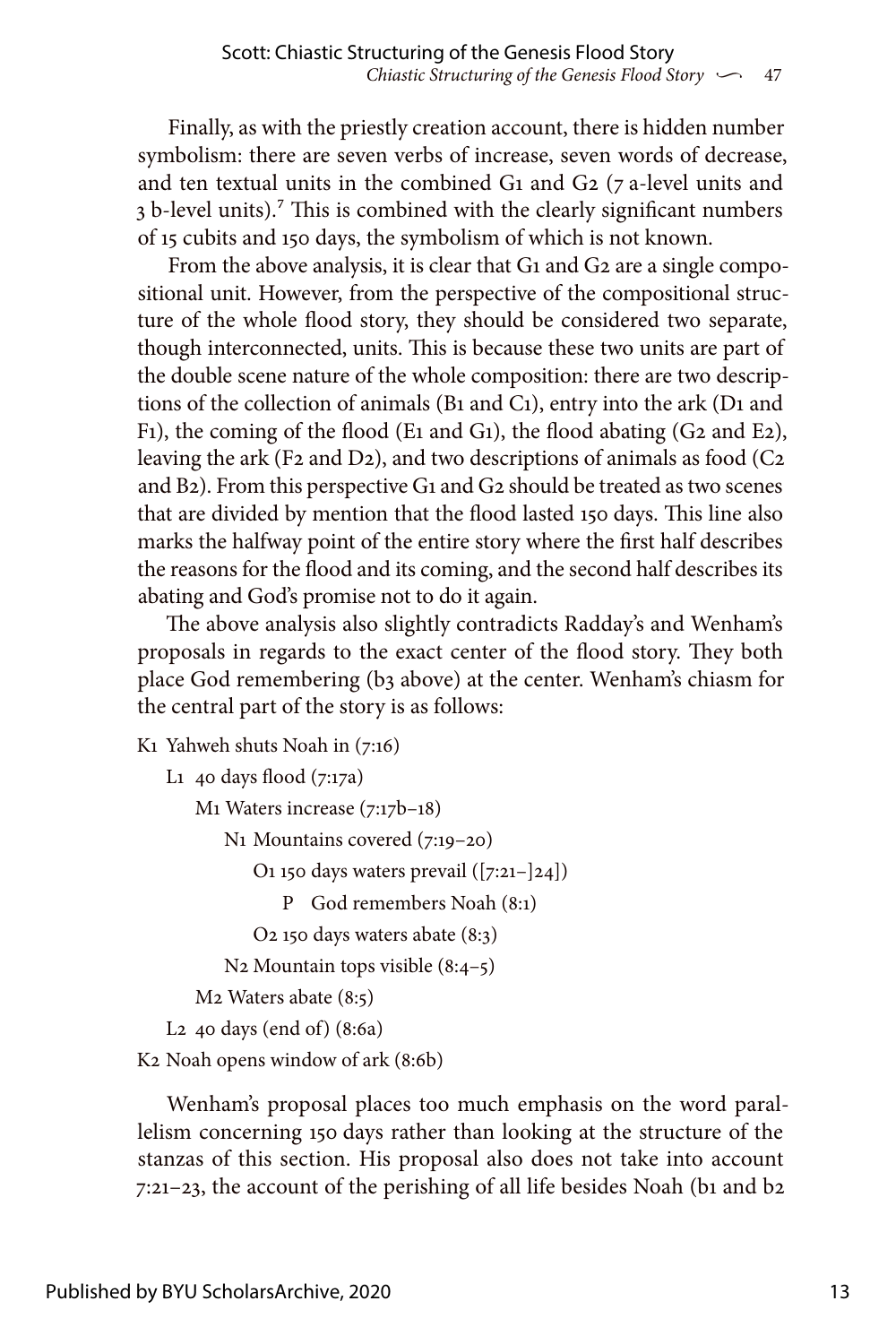of the chiasm proposed here) nor 8:2, the description of the flood being turned off (a5 above). He thus fails to notice the A1-B1-A2-B2-A3 alternating pattern between descriptions of the flood and descriptions of the animals and Noah. As argued above, the second mention of 150 days is actually chiastically opposite the mention of 15 cubits. However, though God remembering Noah and those in the ark is not the exact chiastic center, because it begins G2, it does mark the turning point in the narrative. From this perspective Radday and Wenham are correct in noticing its central position. However, this position is shared with the mention of the flood lasting 150 days, the end of G1.

As one can see, paying attention to the smaller structural levels helps to determine the precise demarcation of the larger structural levels. This does not mean that such determination is always easy; it can be quite difficult, as in the case of the dividing line between A1 and B1:

### **A1 Scene 1: God decides to end all flesh, but Noah to make Ark (6:11–18)**

- a1 Gods sees corruption and violence and decides to destroy all flesh (11–13)
	- b<sub>1</sub> Noah to build ark  $(14-16)$
- a2 God will bring flood to destroy all life (17)

b2 God will make covenant with Noah (18a)

#### **B1 Scene 2: Animal collection I (6:18b–22)**

- a1 Noah is to take family into ark
	- b1 Noah is to take animals into ark

As mentioned above, these two scenes are actually part of the same scene—namely, a single speech by God. However, from the perspective of the schema of double scenes, the animal collection is clearly intended to be a separate unit.

At this point in the text, the exact dividing line is not clear. Should 6:18a, God saying he will set a covenant with Noah, be part of A1 or B1? The full text is as follows:

#### **God Will Make Covenant (linear stanza)**

- a1 6:18a And I will set up
	- b<sub>1</sub> with (אֶת) covenant,
		- (אִּתָ֑ ְך) *you with* 1c

#### **What to Bring in Ark (double chiastic stanza)**

- a1 6:18b–c And you will **bring** into the ark,
	- $b_1$  *yourself* (אִתְּה)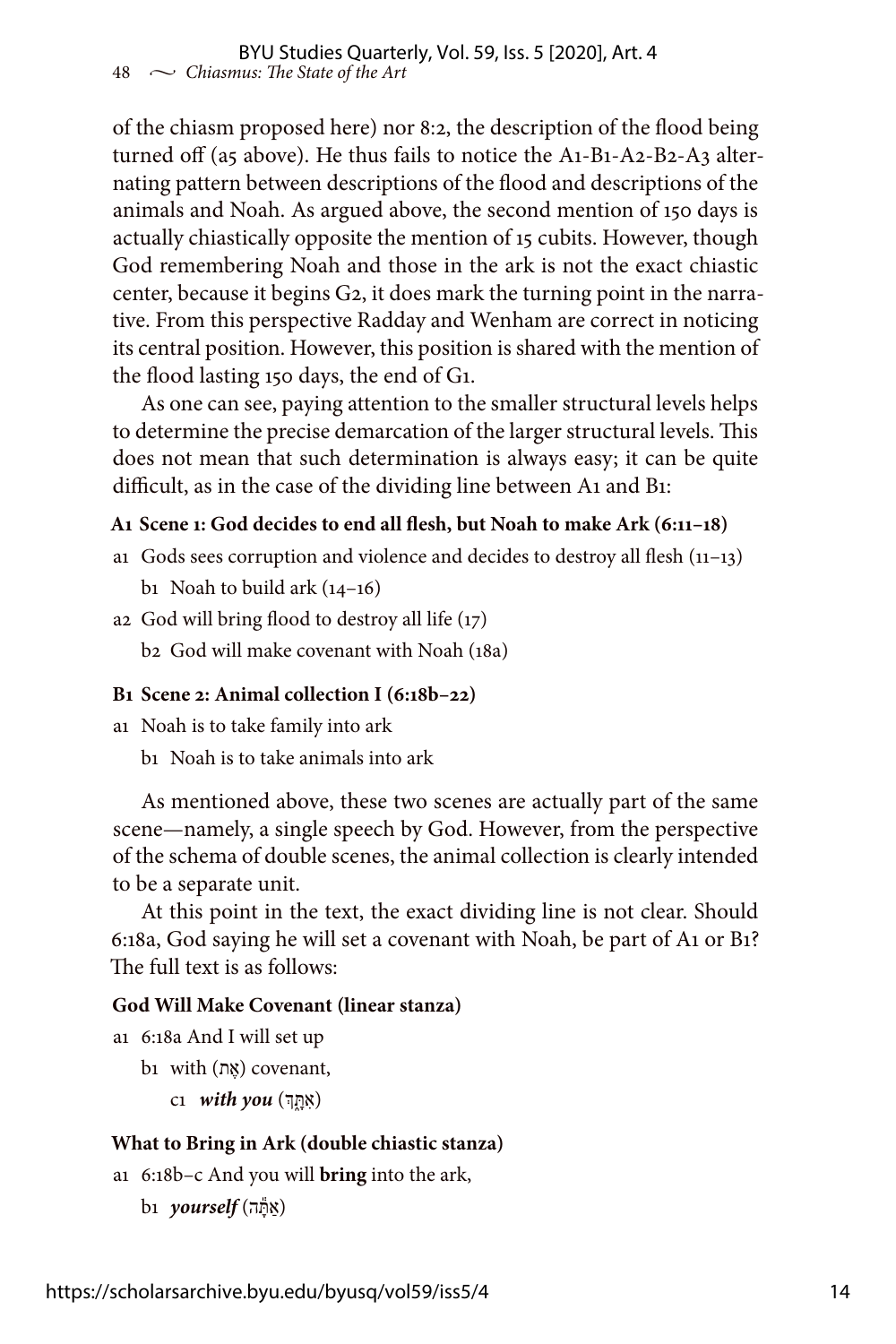c1 and sons-your and wife-your and wives

of sons-your

(אִּתָ ְֽך) *you with* 2b

a2 6:19 And of every living thing, of all flesh,

you shall **bring** two of every kind into the ark,

b3 to **keep them alive** *with you* (ךְ ָ֑תִּא;(

c2 they shall be **male and female.**

6:20 Of the birds according to their kinds,

and of the animals according to their kinds,

of every creeping thing of the ground according to its kind,

**two of every kind** shall come in to you,

- b4 to **keep them alive.**
- a3 6:21 Also **take** with you every kind of food that is eaten and store it up; and it shall serve as food for you and for them."

## **Noah Obeyed (single linear line)**

6:22 Noah did this; he did all that God commanded him.

Here, 6:18b–c and 6:19–22 are clearly connected: both concern instructions on who will enter the ark and instructions that both humans and animals are to enter in couples. The two stanzas also form a double chiasm based on what Noah is to bring with him on the ark (a-level), with himself (b-level), and a specific list of what to bring (c-level). The b-level transitions from you/yourself to "keeping alive": yourself (b1), with you  $(b_2)$ , keep alive with you  $(b_3)$ , keep alive  $(b_4)$ .

Traditionally, 6:18a is seen as being the introduction to the instructions on what to take into the ark. In support of this, it does contain the keyword "with you" (אְהֵּךְּ at its end; however, this "with you" more parallels the "with covenant" or "this, a covenant" (אֲת־בָּרִיתֶי). Also, besides this word parallel, there is no structural relationship with the instructions on what to take into the ark. In fact, the statement looks back to the previous verse (17) where God says he will destroy all flesh: "For my part, I am going to bring a flood of waters on the earth, to destroy from under heaven all flesh in which is the breath of life; everything that is on the earth shall die." The covenant with Noah is thus in contrast to the lack of one with all flesh: God will destroy all flesh but will save Noah and those with him.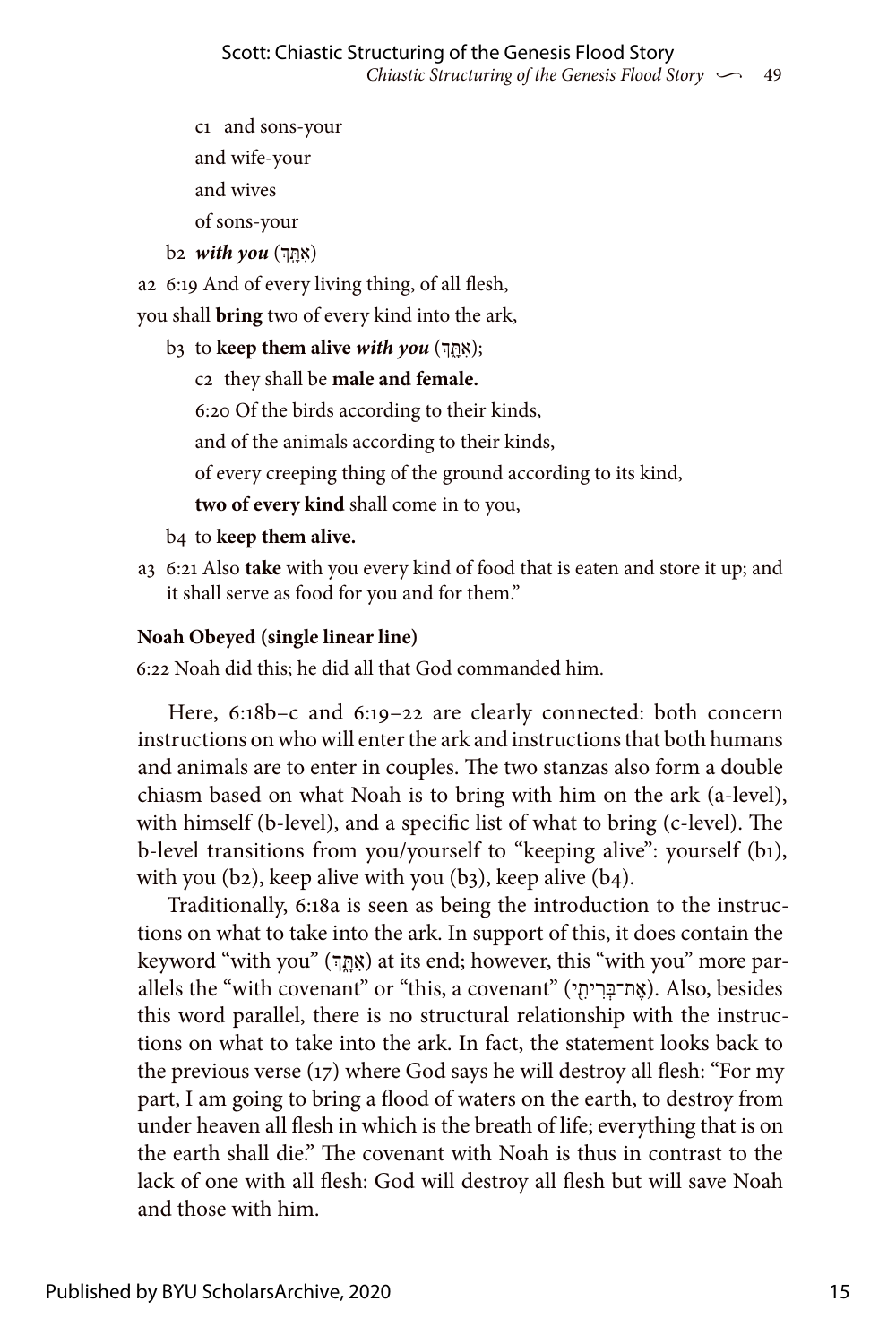16:18a, the mention of the covenant with Noah, also creates the following structural linear pattern with the rest of A1:

a1 God's decision to kill all flesh

b1 God will save Noah: instructions to make ark

a2 God's decision to kill all flesh

b2 God will save Noah: *covenant made with Noah*

The reference to the covenant explains the instructions to build the ark: Noah is to build the ark because God is making a covenant with him.

Also, in regards to the overall structure, the reference to the covenant creates strong parallels with both the G1 (God kills all flesh) and G2 (God remembers his covenant with Noah and saves him) and A2 (the rainbow covenant where God will never again destroy all flesh). In fact, A2 begins with almost the exact words as 6:18a: "Behold, I will set up a covenant with you" (9:9). Thus, on several structural grounds, the mention of the covenant with Noah should be considered as part of A1.

As noted above, the rest of the compositional sections are clearly delineated, usually with a line mentioning the passage of time. The parallelism between chiastic levels is also very clear and can be summarized as follows:

- 1. A1 describes God deciding to destroy all flesh by flood, but makes a covenant with Noah, and A2 describes God making a covenant with Noah never again to destroy all flesh by flood.
- 2. B1 Noah is to collect food for all animals and thus nourish them, and in B2 animals are to nourish humans. There is thus the logic that because humans saved all the animals and kept them alive, they can now eat them.
- 3. In C1, the second set of instructions on what to take, the LORD specifies that extra clean animals and birds are to be taken, and in C2 these extra animals and birds are used for sacrifices to the LORD. Since sacrifices were seen as supplying food to the gods, the two scenes of animal collection are thus paralleled by two scenes where they become food.
- 4. D1 describes the entry into the ark, which clearly parallels D2 which describes the exit from the ark.
- 5. E1, a brief description of the coming of the flood, parallels the brief description of the flood abating in E2.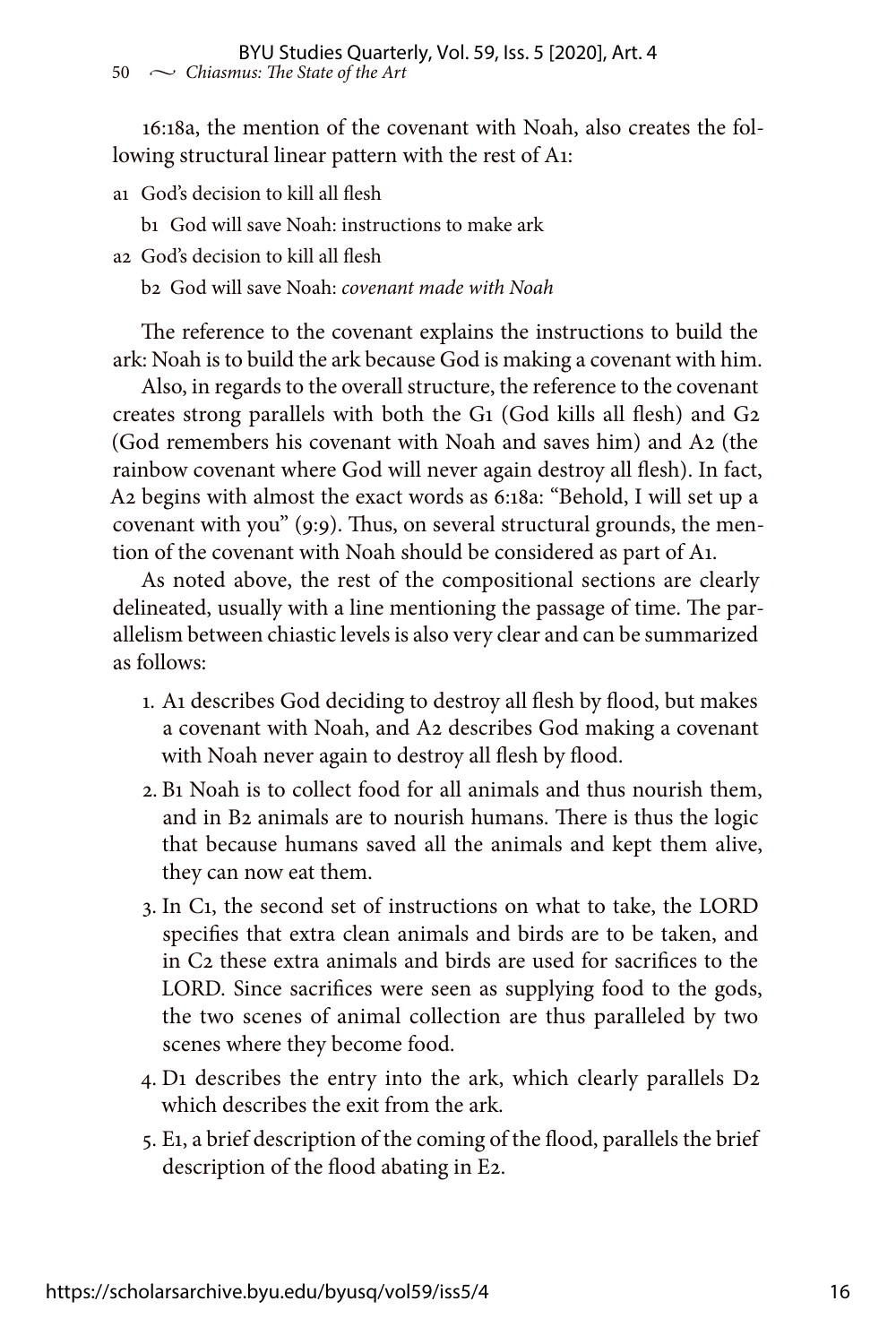- 6.In F1 there is another description of the entry into the ark and the ark being sealed, which is paralleled in F2 with the opening of the ark and a partial exit with the sending out of the birds.
- 7. G1 contains a second description of the flood coming and G2 the first description of the flood abating.

The above analysis shows the highly structured nature of the final flood story. There are 14 scenes or main compositional units in total besides the introduction and conclusion which, considering its relation to the number 7, is unlikely a coincidence. Seven is the number associated with the order of creation in the Ancient Near East, and, in the flood story, we have ordered destruction and re-creation. Such precise parallelism and structural balance do not occur by chance and indicate the chiastic structures were the compositional intent of the final redactor.

## **Separating the J and P Material: The Entries into the Ark**

Wenham argues that the compositional wholeness of the flood story, due to the overarching chiastic structure, points to one author, and goes on to say, "The documentary hypothesis may yet be defended, if one is prepared to posit a most ingenious and thorough redactor who blended J and P into a most marvelous and coherent unity."<sup>8</sup> This supposed monumental task is, perhaps, not as difficult as Wenham proposes. While the above analysis does indicate ingenious artistry on the part of the redactor, the simplest means of creating a chiasm with two stories with similar scenes would be to double up on the scenes—which does not require a huge amount of ingenuity. The redactor does, however, do an excellent job using this technique.

The relative simplicity becomes apparent when one lays out the scenes of J and P in order. The following outline uses the standard division of the text into J and P:

| <b>Scene</b> | <b>Division of Text</b>                                                  | J or P |
|--------------|--------------------------------------------------------------------------|--------|
| Introduction | LORD decides to blot out humans, animals, and birds J                    |        |
| Scene 1      | God decides to end all flesh                                             |        |
|              |                                                                          |        |
| Scene 1      | God instructs building of the ark                                        |        |
| Scene 1      | J text not present—likely completely subsumed into P J                   |        |
|              |                                                                          |        |
| Scene 2      | God commands to take animals—male and female                             | P      |
| Scene 3      | LORD commands to take 7 clean animals, 2 unclean<br>animals, and 7 birds | J      |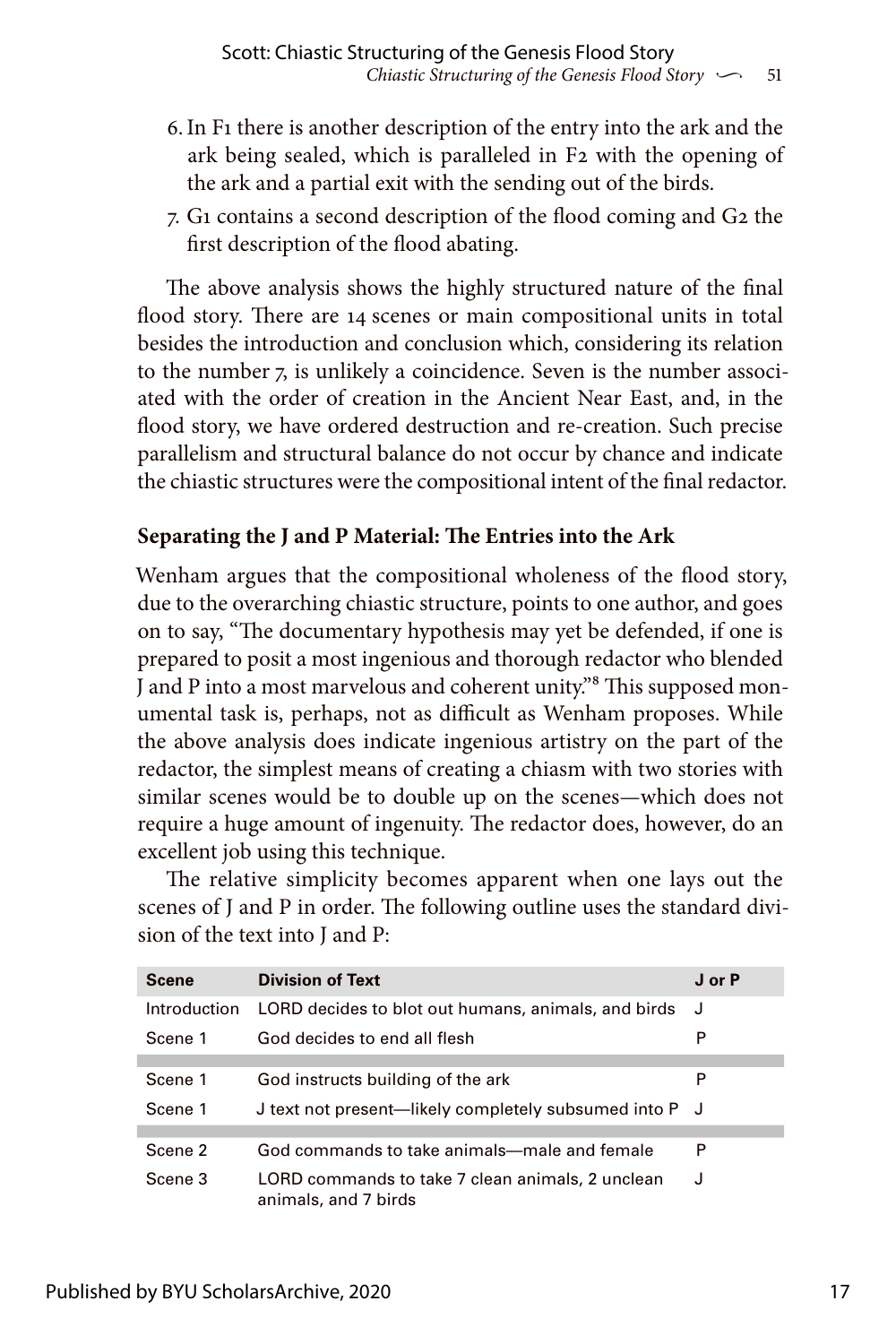| Scene 4  | Entry into ark I                                           | J (mostly)          |
|----------|------------------------------------------------------------|---------------------|
| Scene 5  | Flood description I                                        | J (mostly)          |
| Scene 6  | Entry into ark II                                          | P (mostly)          |
| Scene 7  | Flood description II                                       | P (mostly)          |
|          |                                                            |                     |
| Scene 7  | Animal destruction                                         | P and J<br>combined |
|          |                                                            |                     |
| Scene 8  | Flood abatement I                                          | P                   |
| Scene 9  | Exit from ark I with mention of flood abatement I          | J                   |
| Scene 10 | Flood abatement II                                         | P                   |
| Scene 11 | <b>Exit from ark II</b>                                    | P                   |
|          |                                                            |                     |
| Scene 12 | LORD promises not to destroy humans, animals, and<br>birds | J                   |
| Scene 13 | No action parallel: God allows the eating of animals       | P                   |
| Scene 14 | God promises not to destroy all flesh                      | P                   |
|          |                                                            |                     |

Generally, the division is clear due to the use of either Yahweh or Elohim when referencing God. When laid out in the above manner, the combining of the two stories in a chiastic structure does not seem overly complicated. For the most part, J and P scenes are alternated.

The major change seems to be the elimination of the J account of the building of the ark, which was likely merged with the P account in scene 1.<sup>9</sup> If the two accounts differed and were thus contradictory, the redactor would have to pick one as his description.

The main editorial work seems to have been in the entry into the ark and flood description scenes. However, due to the specific types of language used by J and P, the unraveling of the strands is not difficult. Careful analysis reveals not only the editorial work, but the likely structures of the original J and P texts. The following shows the likely J, P, and R (redactor) elements of this section with reason for assignment in parentheses:

| Verse       | <b>Division of Text</b>                                                         | Author (reason) |
|-------------|---------------------------------------------------------------------------------|-----------------|
| Ark entry I |                                                                                 |                 |
| 7:6         | Noah was six hundred years old<br>when the flood of waters came on<br>the earth | P (Use of date) |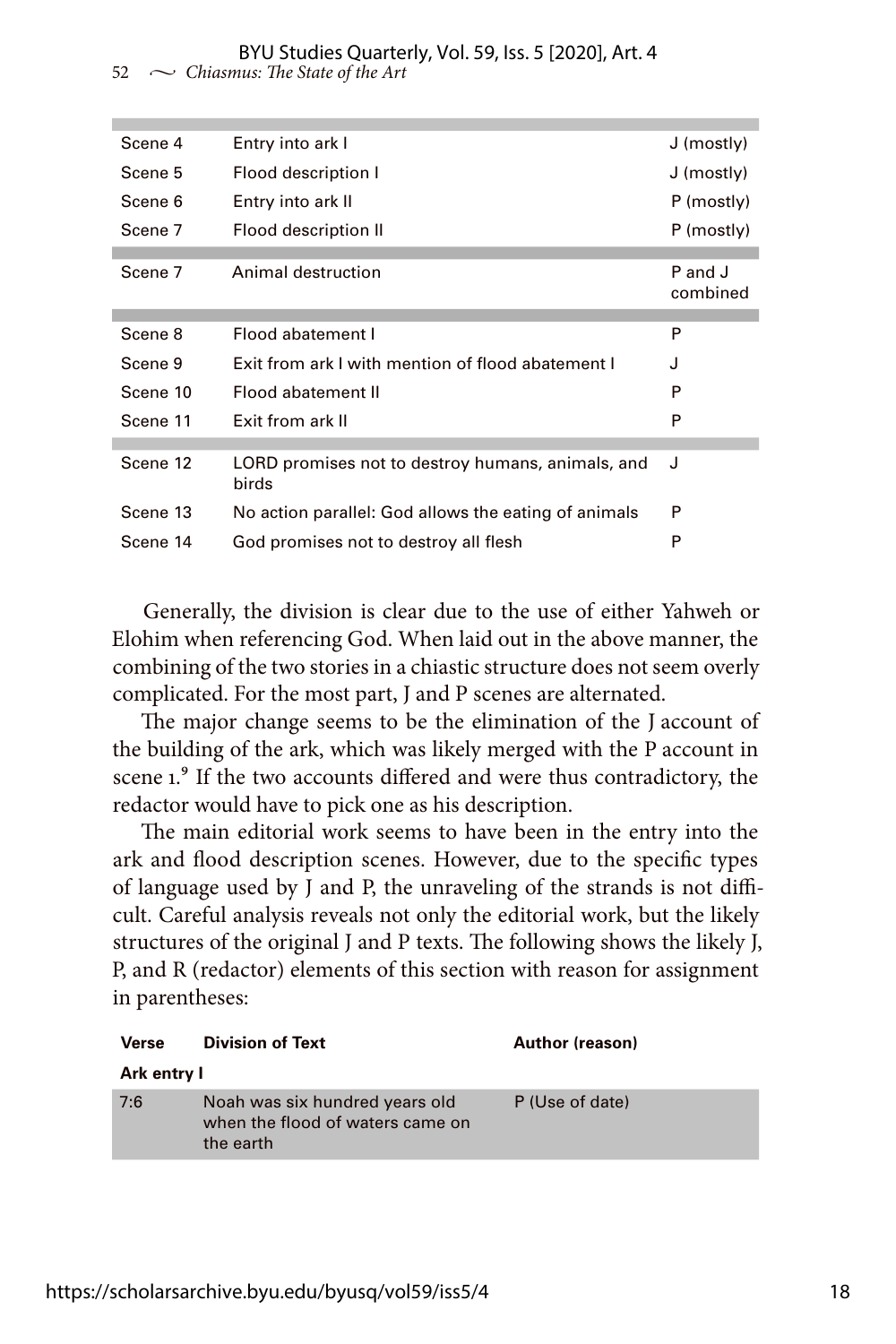| 7:7                        | And Noah with his sons and his wife<br>and his sons' wives went into the ark<br>to escape the waters of the flood.                                                                                                                                                                                                                                                                                                           | P (Same as wording for<br>covenant with Noah in 6:18<br>and use of "flood" instead of<br>$"$ rain")                                            |
|----------------------------|------------------------------------------------------------------------------------------------------------------------------------------------------------------------------------------------------------------------------------------------------------------------------------------------------------------------------------------------------------------------------------------------------------------------------|------------------------------------------------------------------------------------------------------------------------------------------------|
| 7:8                        | Of clean animals, and of animals that<br>are not clean, and of birds, and of<br>everything that creeps on the ground,                                                                                                                                                                                                                                                                                                        | J (Matches descriptions<br>of animals found in the J<br>announcement of destruction<br>[6:7] and J instructions to col-<br>lect animals [7:2]) |
| $7:9a-b$                   | two and two, male and female, went<br>into the ark with Noah,                                                                                                                                                                                                                                                                                                                                                                | J but possibly P (Both J and<br>P animal descriptions use<br>"male and female," but only P<br>used "two and two," 6:19-20)                     |
| 7.9c                       | as God had commanded Noah.                                                                                                                                                                                                                                                                                                                                                                                                   | P (Use of name Elohim [God])                                                                                                                   |
| <b>Flood description I</b> |                                                                                                                                                                                                                                                                                                                                                                                                                              |                                                                                                                                                |
| 7:10a                      | And after seven days                                                                                                                                                                                                                                                                                                                                                                                                         | J (Schema of 7 days)                                                                                                                           |
| 7:10 <sub>b</sub>          | the waters of the flood came on the<br>earth.                                                                                                                                                                                                                                                                                                                                                                                | P (Use of "waters of flood"<br>instead of "rain")                                                                                              |
| 7:11                       | In the six hundredth year of Noah's<br>life, in the second month, on the<br>seventeenth day of the month, on<br>that day all the fountains of the great<br>deep burst forth, and the windows of<br>the heavens were opened.                                                                                                                                                                                                  | P (Use of date and use of<br>flood caused by waters below<br>and above instead of rain)                                                        |
| 7:12                       | The rain fell on the earth forty days<br>and forty nights.                                                                                                                                                                                                                                                                                                                                                                   | J (Schema of 40 days and use<br>of "rain")                                                                                                     |
| Ark entry II               |                                                                                                                                                                                                                                                                                                                                                                                                                              |                                                                                                                                                |
| 7:13                       | On the very same day Noah with his<br>sons, Shem and Ham and Japheth,<br>and Noah's wife and the three wives<br>of his sons entered the ark.                                                                                                                                                                                                                                                                                 | J (P does not name the sons<br>elsewhere in the flood story)                                                                                   |
| $7:14 - 16b$               | they and every wild animal of every<br>kind, and all domestic animals of<br>every kind, and every creeping thing<br>that creeps on the earth, and every<br>bird of every kind-every bird, every<br>winged creature. They went into the<br>ark with Noah, two and two of all<br>flesh in which there was the breath<br>of life. And those that entered, male<br>and female of all flesh, went in as<br>God had commanded him: | P (Matches description of<br>animals in the P animal col-<br>lection, 6:19-20)                                                                 |
| 7:16c                      | and Yahweh shut him in                                                                                                                                                                                                                                                                                                                                                                                                       | J (Use of name of Yahweh.<br>This was moved by R and<br>likely came after the entry<br>into the ark but before the<br>coming of rain)          |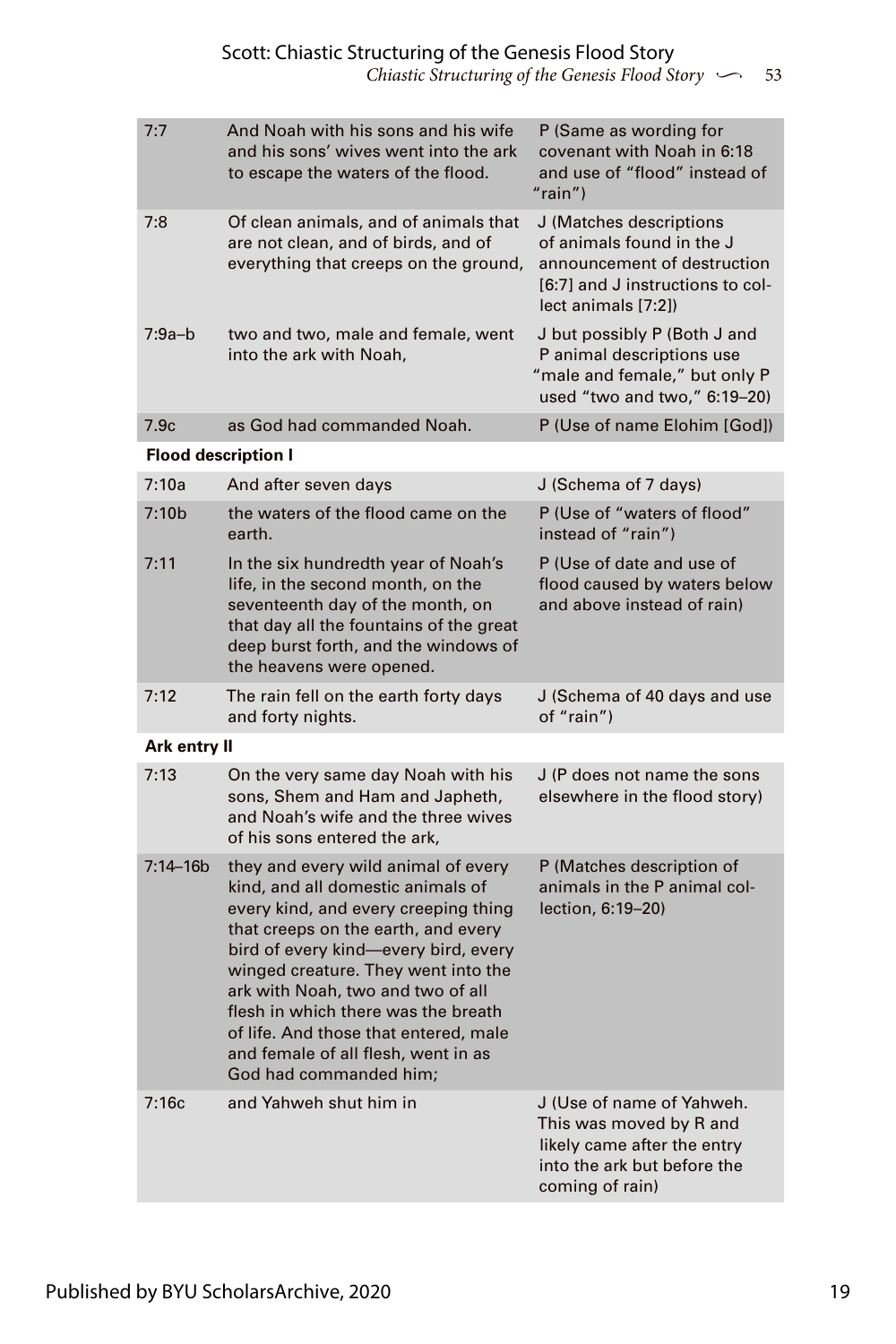#### **Flood description II**

| 7:17        | The flood continued forty days on<br>the earth                                                                                                                                                                                                                                                                          | R (Addition using P and J<br>wording to replace descrip-<br>tion of fountains and win-<br>dows opening, 7:11) |
|-------------|-------------------------------------------------------------------------------------------------------------------------------------------------------------------------------------------------------------------------------------------------------------------------------------------------------------------------|---------------------------------------------------------------------------------------------------------------|
| $7:18 - 20$ | The waters swelled and increased<br>greatly on the earth; and the ark<br>floated on the face of the waters.<br>The waters swelled so mightily on<br>the earth that all the high mountains<br>under the whole heaven were cov-<br>ered; the waters swelled above the<br>mountains, covering them fifteen<br>cubits deep. | P (Use of waters swelling due<br>to fountains opened and use<br>of the number 15)                             |

The redactor thus seems to have thoroughly mixed the material to create two entries into the ark and two descriptions of the coming of the flood/rains. This was likely done to preserve both traditions. If each was kept in the original form, it would be clear that there were two separate entries made and not one. The redactor combined the two entries into the same event described twice.

We shall begin by looking at the J and P material separately, beginning with the J material. The redactor, by combining the J and P materials, seems to have caused two sets of elements to be reversed, because he has the P people entry into the ark followed by the J animal entry, and then the J people entry into the ark followed by the P animal entry. Consequently, the original J animal entry likely came after the J people entry, and likewise for the P material. Second, this in turn would mean the J description of the rain starting after seven days (7:10a) and falling for forty days (7:12) should logically come after the LORD had shut Noah in (17:16c) and not before.

"Correcting" these reversals produces the following chiasm:

a1 For in *seven days* I will send *rain* on the *earth for forty days and forty nights*  $(7:4)$ 

b1 And Noah did all that the LORD commanded him (7:5)

c1 On the very same day **these entered**

d1 Noah

e1 and Shem and Ham and Japheth, the sons of Noah,

d2 and the wife of Noah

e2 and the three wives of his sons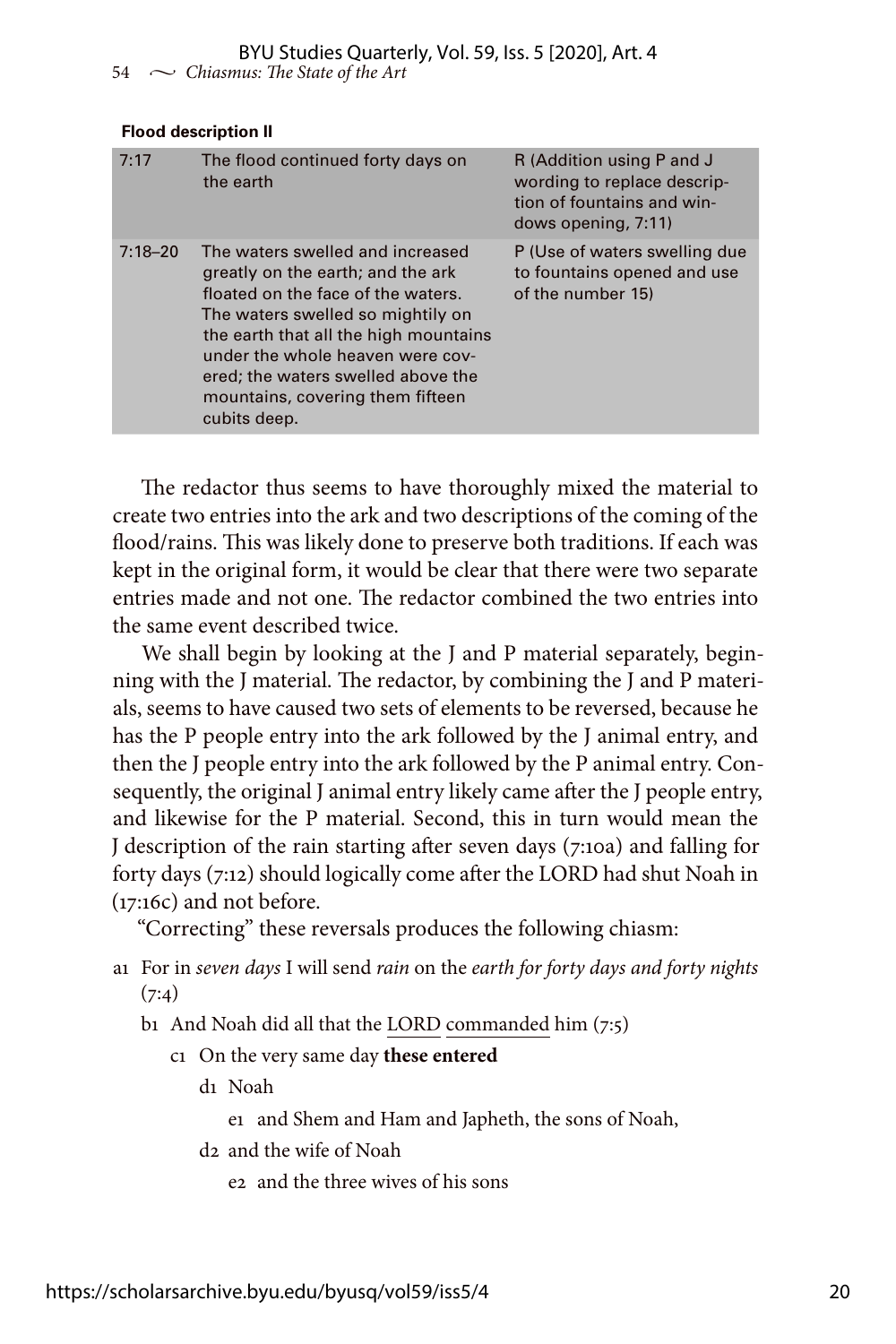- c2 with them **into the ark** (7:13)
	- d3 From the animals clean,
		- e3 and from the animals that are not clean,
	- d4 and of birds,

e4 and of everything that creeps on the ground,

- c3 two and two, **went with** Noah into the ark, male and female, (7:8–9b)
- b2 [P: as had commanded him God (7:9c/7:16b)] and shut the LORD him inside. (7:16c)
- a2 And after *seven days* (7:10a) the *rain* fell on the *earth forty days and forty nights* (7:12)

This chiasm is bound by an inclusio of the mention of the rain coming after seven days and falling for forty days and forty nights. It is interesting that the P phrase "male and female as had God commanded" (7:9c) is found at the end of the J account of the animals entering the ark (7:8–9b) and at the end of the P account of the animals entering (7:16a–b). There may thus have been an original "LORD" commanding in the J original, which has been changed to "God" by the redactor in his combining of the J and P material.

As with the J material, the P description of the animals entering the ark likely came after that of Noah entering, and the P description of the flood starting likely came after Noah and the animals had entered the ark. This produces the following P description:

a1 Noah was **six hundred years** old (7:6a)

- b1 when the *flood of waters came on the earth*. (7:6b)
	- c1 And Noah with his sons and his wife and the wives of his sons went into the ark to escape the waters of the flood (7:7), as God had commanded Noah. (7:9c)

d They and every wild animal of every kind,

and all domestic animals of every kind,

and every creeping thing that creeps on the earth,

and every bird of every kind—every bird, every winged creature.

c2 They went with Noah into the ark, two and two of all flesh in which there was the breath of life. And those that entered, male and female of all flesh, went in as God had commanded him; (7:14–16)

b2 the *waters of the flood came on the earth*. (7:10b)

a2 In the **six hundredth** year of Noah's life, in the second month, on the seventeenth day of the month, on that day all the fountains of the great deep burst forth, and the windows of the heavens were opened. (7:11)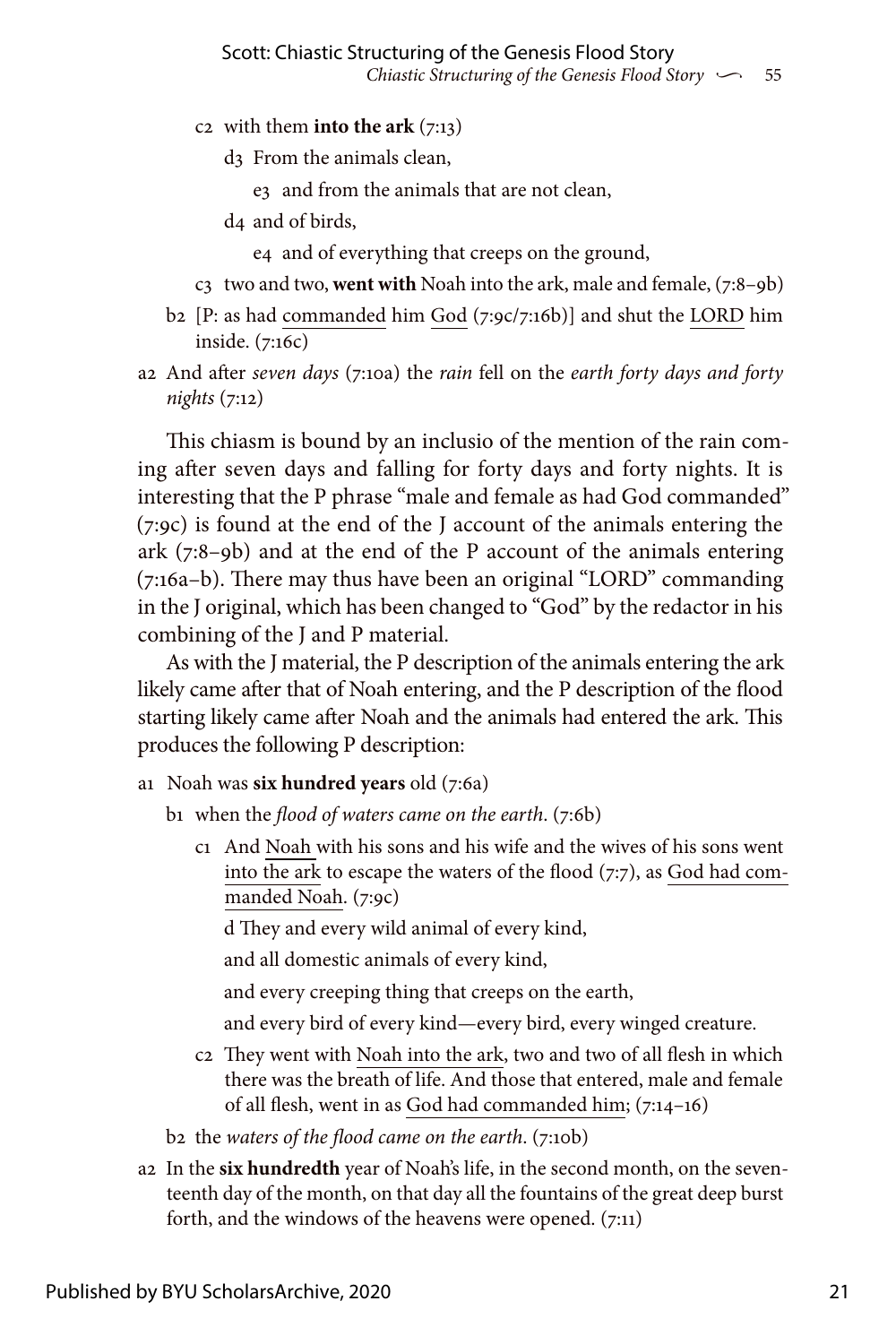Again, a chiastic structure is formed by this simple exchange of material. In addition, by placing the bursting forth of the fountains and opening of the windows after the entry into the ark, the following pattern occurs with the P descriptions of the coming and abating of the flood:

- a1 Fountains and windows are opened (linear stanza): instead of the single J line
	- b1 Ark lifted up (chiastic stanza)
		- c1 Mountains covered (chiastic stanza)
- a1 Fountains and windows closed (chiastic stanza)
	- b1 Ark comes to rest (linear stanza)
		- c1 Mountains uncovered (linear stanza)

This is a more balanced structure than the one created by the redactor and discussed above, because the singular J line is replaced by a full stanza, like the rest of the units.<sup>10</sup>

This reversal between stanzas being linear and chiastic also continues with the exit from the ark, which has a linear structure, and the entry, which, as noted above, has a parallel structure. The P exit is as follows:

a1 God tells Noah and family to leave ark (8:15–16)

- b1 and then to take animals out of ark (8:17a)
	- c1 This is so they can be fruitful and multiply  $(8:17b)$
- a2 Noah and family leave ark (8:18)

b2 and then animals leave ark (8:19)

As the preceding analysis indicates, both the J and P accounts seem to have been arranged chiastically. This in turn would make the redactor's work easier.

## **The J Chiasm**

The J material produces the following chiastic structure:

## **Introduction: On the children of the sons of God (6:1–4)**

a1 Sons of God take wives

b1 LORD limits human life

a2 Children born to the sons of God

## **A1 LORD decides to destroy all humans and animals (6:5–10)**

- a1 LORD sees wickedness of humans
	- b1 LORD sorry he made humans
	- b2 LORD decides to blot out humans and animals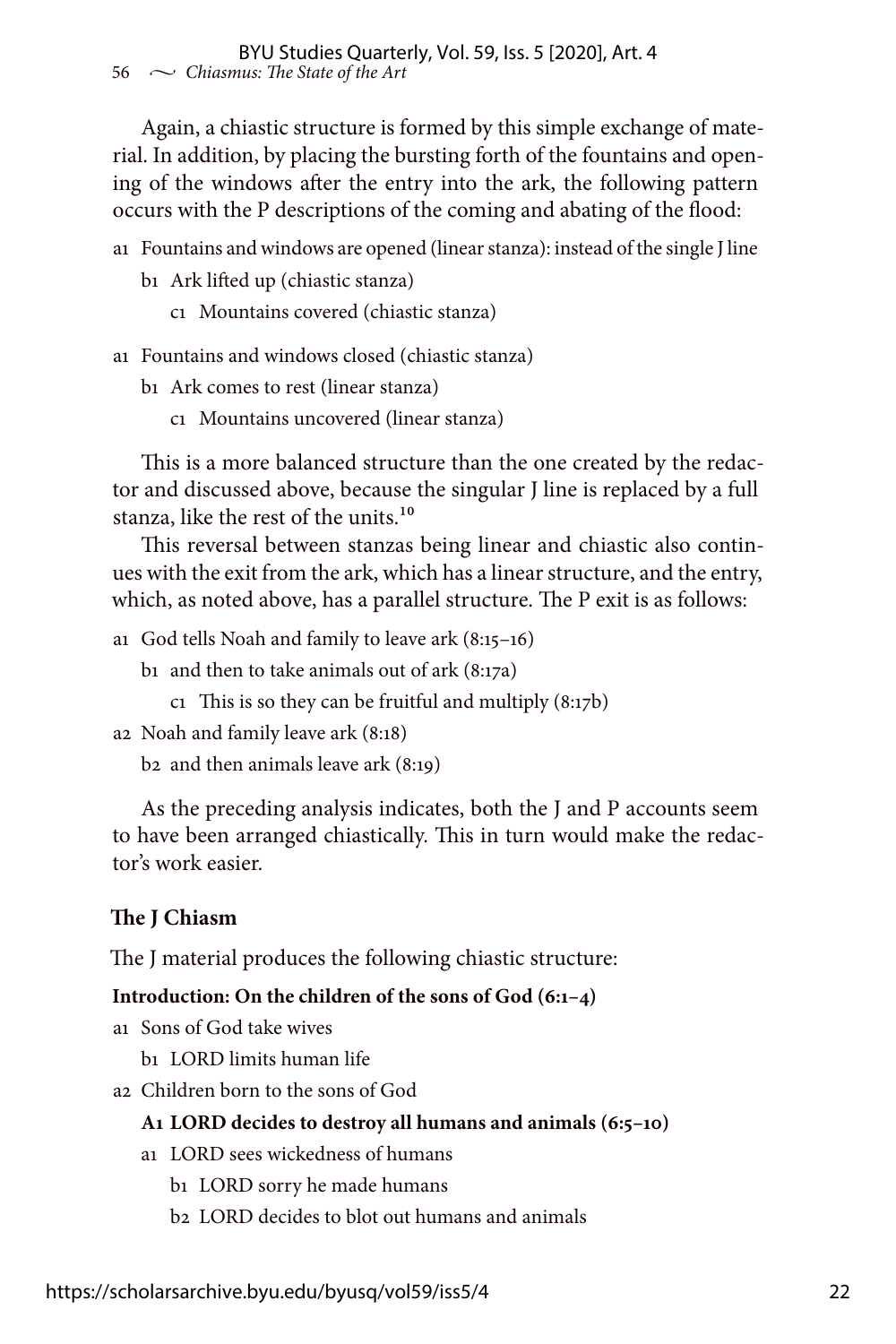a2 Noah righteous in LORD's sight and three sons are listed

## **B1 Noah is told to enter ark and take clean animals (7:1–3)**

- a1 LORD tells Noah to build ark (eliminated or merged with P)
	- b1 LORD tells Noah to go into ark because he, alone of his generation, is righteous
		- c1 LORD tells Noah to take 7 pairs of clean animals and 1 pair of unclean animals into ark
	- **C1 Noah enters ark, rains come, LORD shuts Noah in ark, rains continue (7:4–5, 7–8, 10, 12, 16b, [17], 22–23)**
	- a1 Rain will come in 7 days and it will rain 40 days and blot out life  $(7:4)$ 
		- b1 Noah obeys the LORD (7:5)
			- c1 Noah's family enters ark (7:13)
			- c2 Animals enter ark (7:8-9b)
		- b2 LORD shuts Noah in the ark (7:16b)
	- a2 In  $\overline{7}$  days waters come (7:10) and rains fall for 40 days (7:12) and blots out life  $(7:23a-c)$

## **C2 Rains stop, Noah opens window and flood abates (8:6–12, 13b)**

- a2 Rains from heaven stop (8:2b) after 40 days
	- b3 Noah opens window of the ark (8:6)
		- c3 Raven sent out and does not return (8:7)
			- d1 Dove sent out and returns (8:8–9)
			- d2 After seven days, dove sent out and returns  $(8:10-11)$
		- c4 After seven days, dove sent out and does not return  $(8:12)$

b4 Noah removes cover from ark (8:13b)

a4 Noah sees earth is drying (8:13c)

Missing: description of Noah leaving ark

## **B2 Clean animals sacrificed (8:20)**

a1 Noah builds altar

b1 he takes from clean animals and birds

a2 he offers them as burnt offering on the altar

## **A2 LORD promises never again to destroy all humans and animals (8:21–22)**

The sacrifice pleases the LORD, he will not curse humans again because they are by nature wicked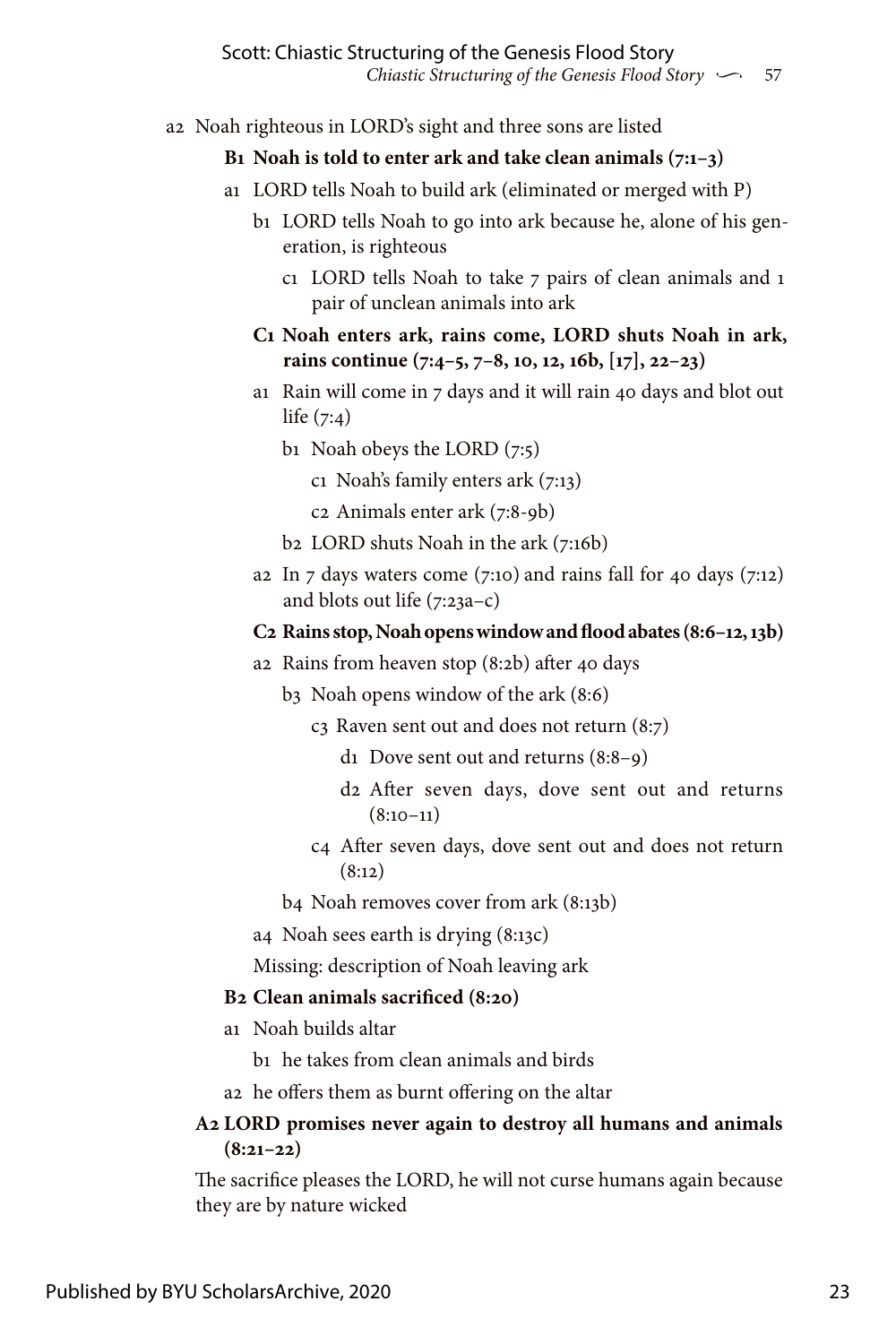## **Conclusion: On the children of Noah (9:18–27)**

Sons of Noah leave ark; they are named; these three will people the whole earth a1 Noah plants a vineyard and falls asleep naked

- b1 Ham sees nakedness
	- c1 Shem and Japheth cover nakedness
- a1 Noah knows what is done
	- b1 Ham is cursed
		- c1 Shem and Japheth blessed

It is not immediately clear whether the introduction and conclusion are actually part of the structure or whether they are separate units, because they are only indirectly linked to the story. One argument in favor of including them as part of the chiastic structure is the fact that both concern the generations immediately before and after the flood. The mingling of the sons of God with humankind causes the LORD to limit human life in the introduction, and their children seem to be the cause or part of the wickedness the LORD sees in humans in A1. Things are clearly not as they should be.

After the flood, sin quickly recurs in the story of Ham seeing his father's nakedness, which, as noted above, is a sexual sin, and thus makes a parallel with the sexual sin of intercourse between sons of God and humans. The return to the state of sin confirms the LORD's observation made in A2 that the human heart is, by nature, wicked. Thus, despite the flood, the world still contains human wickedness. There are thus clear thematic links between the introduction and A1 and between A2 and the conclusion. There is also a minor structural link: A1 ends by naming Noah's sons, and the conclusion begins by naming Noah's son, and thus comes at the end of A2.

The parallels between the units of the flood story proper are very clear. This is especially true for the beginning, middle, and end where there are repeated word and phrase parallels.

#### **A1: Punishment announced**

- a1 6:5 The **LORD** saw that
	- b1 the wickedness of *humankind* was great in the *earth*,
		- c1 and that every inclination of the thoughts of **their hearts** was only evil continually.
- a1 6:6 And the **LORD** was sorry that
	- b1 he had *made humankind* on the *earth*,

c12 and it grieved him to **his heart**.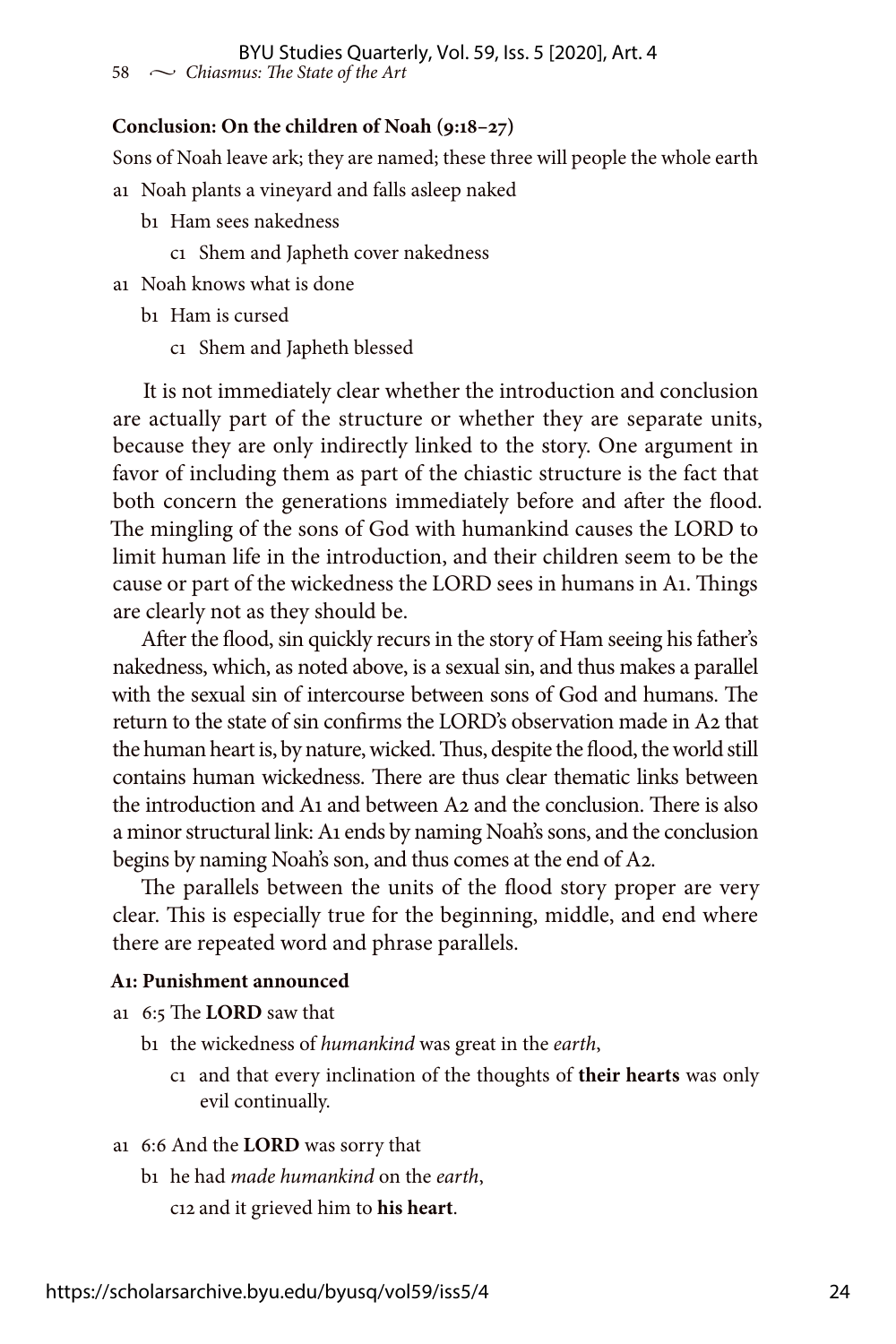- a1 6:7 So the **LORD** said, "I will *blot out*
	- b1 *human beings* I have *created* from the *ground*,
		- d1 people
		- d2 together with animals and creeping things
		- d3 and birds of the air,"

#### **C1: Punishment fulfilled**

- a1 7:23 **He** *blotted out* every living thing
	- b1 that was on the face of the *ground*,
		- d1 human beings
		- d2 and animals and creeping things
		- d3 and birds of the air;
- a2 they were *blotted out*

b2 from the *earth*.

#### **A2: Punishment will not occur again**

## a1 The **LORD** said in **his heart**,

- b1 "I will never again curse the *ground* because of *humankind*,
	- c1 for the inclination of the human **heart** is evil from youth;
		- d1 nor will I ever again *destroy* every living creature as I have done."

Here the parallels are both word and structural and thus extremely clear. The first part of A1 parallels A2, and the last part of A1 parallels C1.

Analysis of the B-level (the collecting and sacrificing of clean animals) shows a likelihood that B1 also contained instructions for building the ark. The building of the ark is a necessary plot item that is currently missing from the J account. It may have been merged with the P account and rendered indistinguishable by the redactor, or it may have simply been completely contradictory in its design to the P description and, consequently, omitted. The building of the ark was likely in B1, since this would create a parallel with the building of the altar in B2.

The entry into the ark and the coming of the rains in the C-level has already been discussed in detail. C2 picks up the themes of C1: we are told the rain stops after 40 days, Noah opens a window and later removes the cover (in contrast to the LORD shutting Noah in), and there are intervals of seven days. Missing is a description of the full exit from the ark, which was likely omitted by the redactor in order to keep structural balance in his new chiastic arrangement.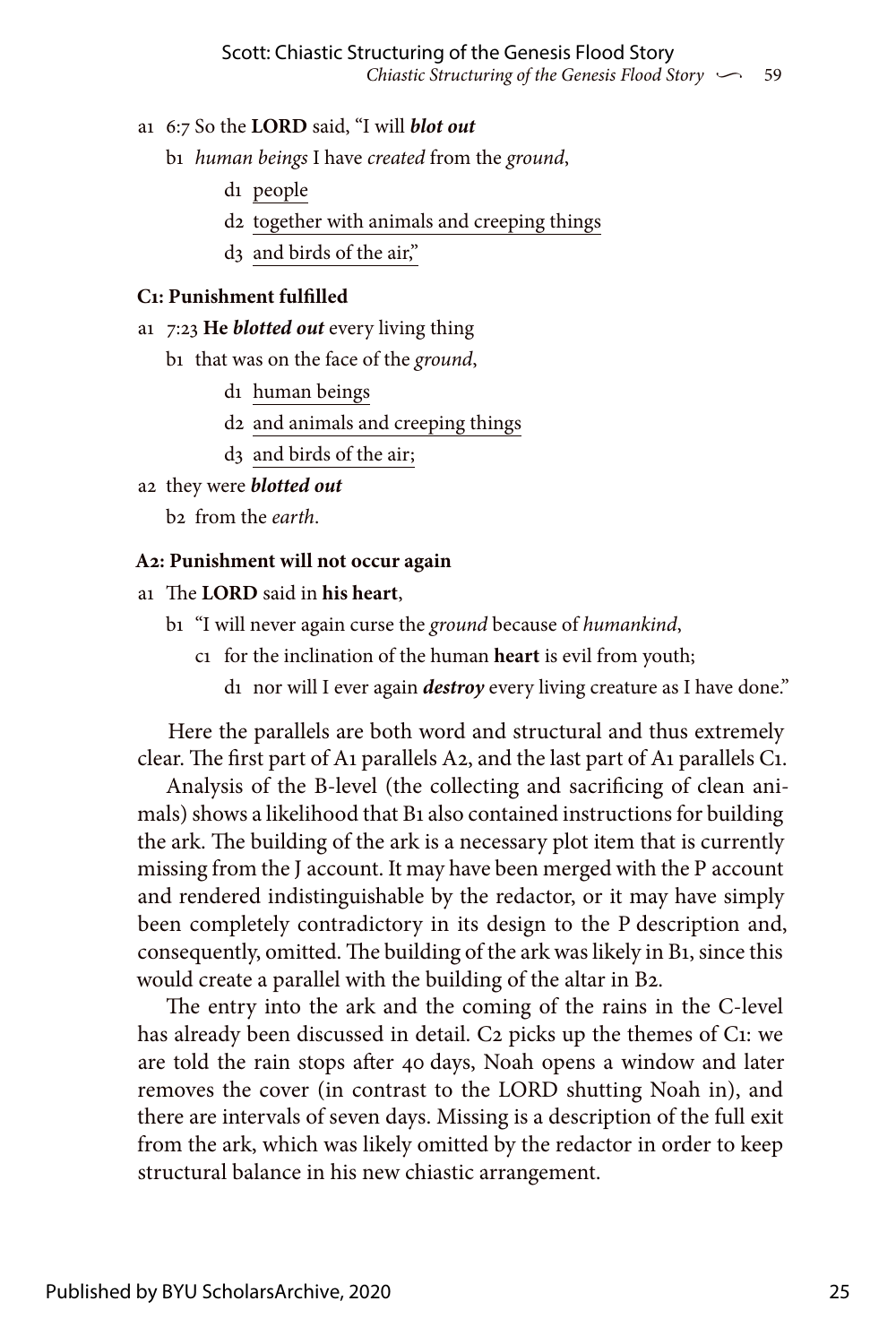There is, thus, ample evidence that the original J version was also arranged in a chiastic manner. However, due to the rearrangement of the J material by the final redactor, the exact contours of J cannot be determined with precision.

## **The P Chiasm**

The P material also produces a tight chiastic design.

## **A1: God decides to kill all flesh by a flood, but makes covenant with Noah (6:11–17)**

- a1 God sees corruption and violence and decides to destroy all flesh
	- b1 Noah to build ark
- a2 God will bring flood to end all flesh
	- b2 God will make covenant with Noah and family

## **B1: Noah to collect animals and food for them (6:18–22)**

 Noah, family, and two of all land creatures will be saved and Noah to provide food

## **C1: Waters begin and Noah and animals enter ark (7:6–7; 7:14–16b)**

### *Noah is 600 years old (7:6a)*

- a1 The flood waters begin (7:6b)
	- b1 Noah and family enter ark (7:7) as God commanded (7:9c)
		- c1 Animals enter ark (7:14)
	- b2 Two by two animals with Noah enter ark as God commanded (7:15–16b)
- a1 On day waters began (7:10b)

### **D1: Waters rise over earth (7:11; 7:17b–20)**

*In Noah's 600th year, 2nd month, and 17th days (7:11a. This* is 77 days [2 times 30 plus 17] after waters began to rise)

- a1 The fountains of the deep and the windows of heaven open (7:11b)
	- b<sub>1</sub> Ark raised up over earth  $(7:17b-18)$

c1 Mountains covered with water 15 cubits (7:19–20)

- **E: All flesh dies from flood and God remembers (7:21– 22; 7:24–8:1)**
- a1 All flesh with breath of life dies, except for those in the ark (7:21–22, 23)
	- b1 *The waters cover the earth for 150 days (7:24)*
- a2 God remembers Noah and animals (8:1a)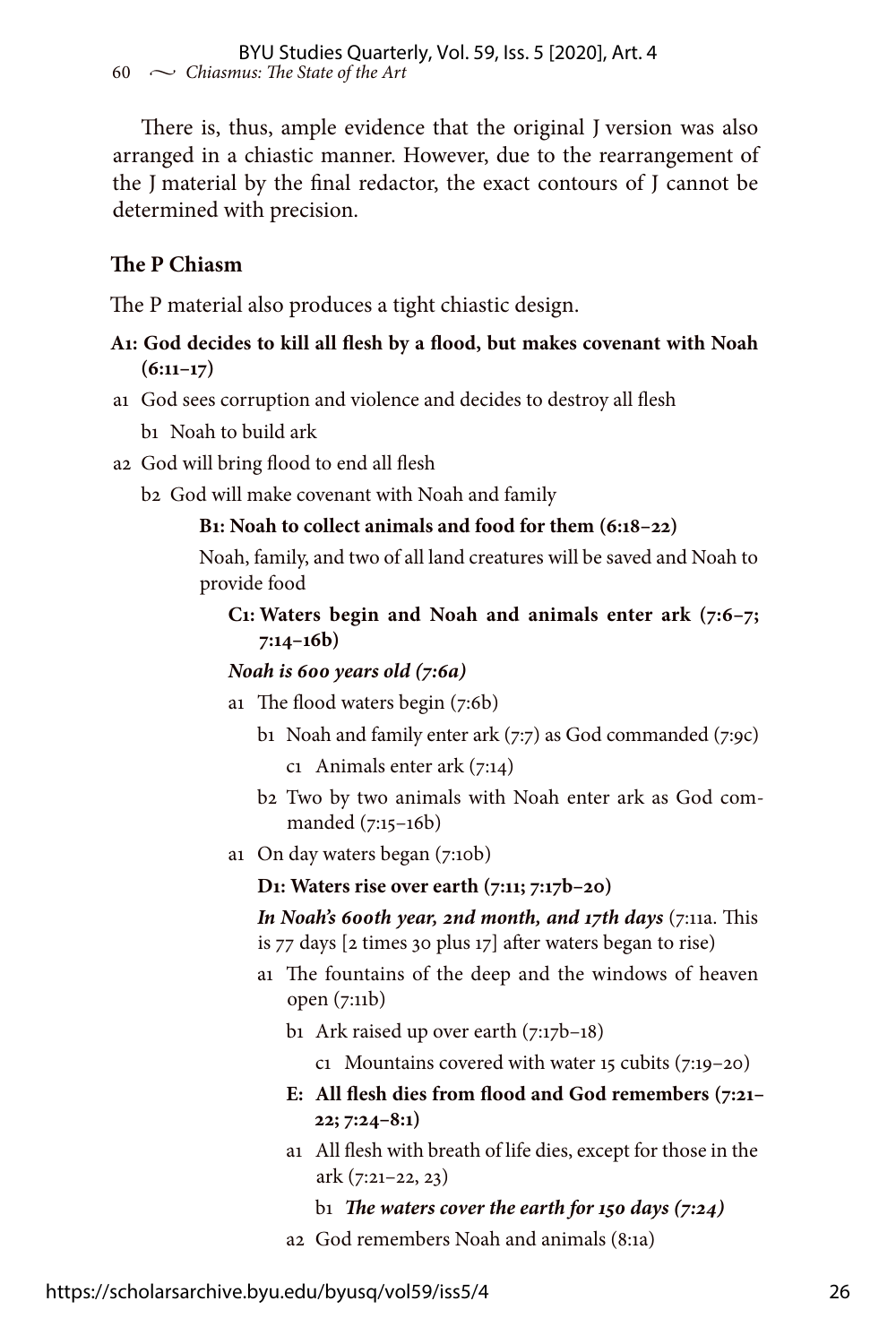## **D2: Waters abate from the earth (8:1–5)**

- a1 Fountains and windows closed (8:1b–3a)
	- b1 *Waters abate for 150 days*,

 *In the 7th month and 17th day* (which is exactly 150 days after fountains opened and raised ark, 7:11),

The ark rests on Ararat (8:3b–4)

 b2 *In 10th month and 1st day* (73 days later plus 77 days of waters gradually rising equals 150 days)

Mountain tops appear (8:5)

- c1 *In Noah's 601st year, 1st month, 1st day* (This is exactly one year after waters started covering the earth)
- The waters are dried up from the earth (8:13a)
- c2 *In Noah's 601st year, 2nd month, 27th* day (This is one year and ten days since fountains of heaven opened)

Earth is dry (8:14)

## **C2: Earth dries and Noah and animals leave ark (8:13–19, 9:1)**

- a1 God tells Noah and family to leave ark
	- b1 And then to take animals out of ark  $(8:15-17a)$ 
		- c1 This is so they can be fruitful and multiply  $(8:17b)$
- a2 Noah and family leave ark (8:18)
	- b2 and then animals leave ark (8:19)
		- c2 Humans to be fruitful (9:1)

## **B2: Humans can now eat animals (9:1–7)**

- a1 Humans to be fruitful (9:1)
	- b1 Creatures will fear humans (9:2)
		- c1 Creatures are food for humans (9:3)
		- c2 Humans cannot eat animal blood (9:4)
	- b2 All flesh will be punished for shedding human blood (9:5–6)
- a2 Humans to be fruitful  $(q:7)$

## **A2: God makes covenant with Noah, promises never to destroy all flesh with a flood, rainbow as sign to remember (9:8–17)**

- a1 God makes covenant with Noah
	- b1 And with all creatures
		- c1 God will never destroy all flesh by flood, the sign of the covenant is the rainbow, and it will help God remember
	- b2 Rainbow will make God remember covenant with all flesh
- a2 Rainbow is sign of covenant

Published by BYU ScholarsArchive, 2020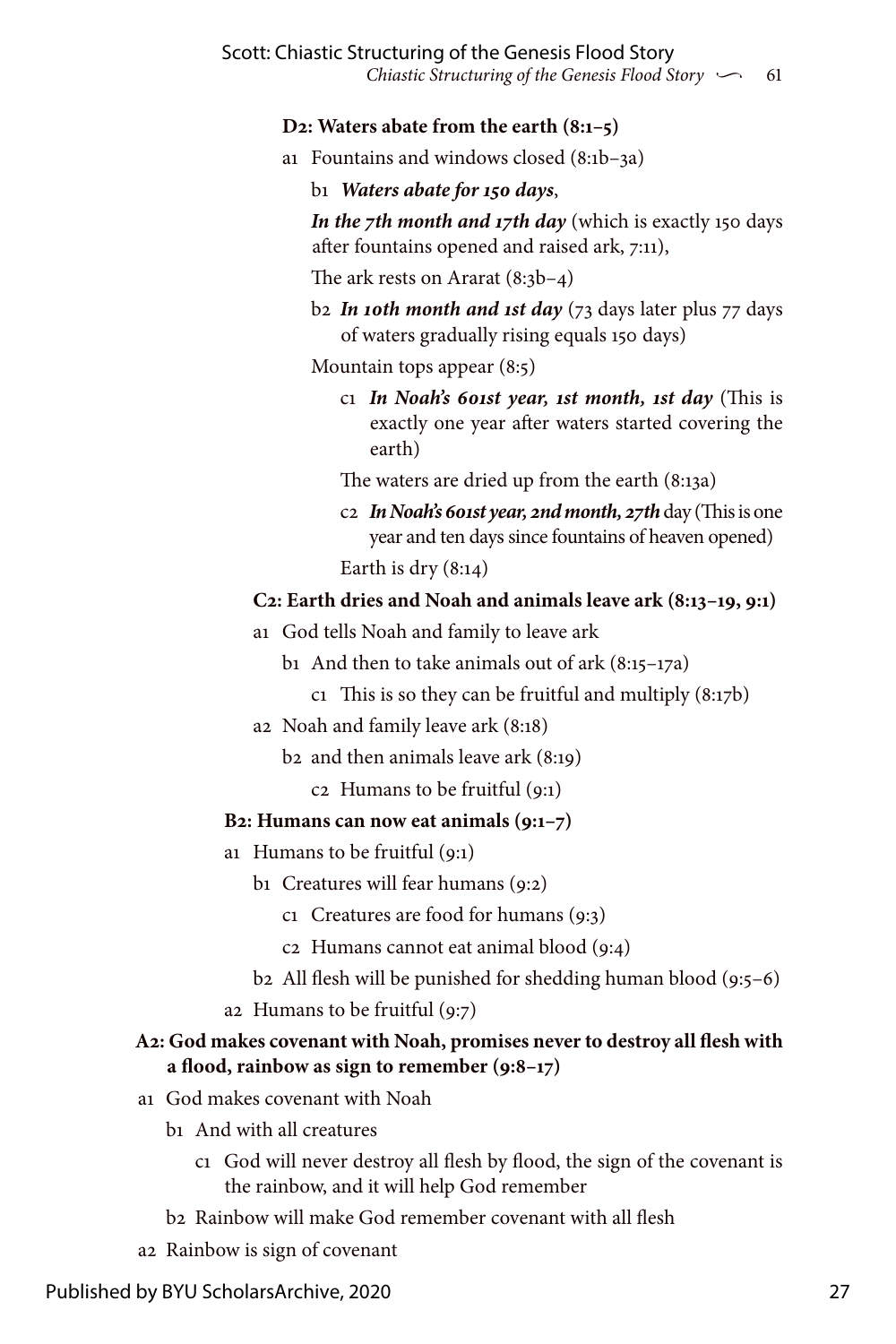As already noted in discussing the redactor's chiasm, the parallelism between the chiastic units is very strong.<sup>11</sup> In both A1 and A2, God makes a covenant with Noah concerning the destruction of all land life by flood. What was said in A1 becomes true in E, and God remembers Noah. Then in A2, God sets up a rainbow in order to remember the new covenant. In B1, Noah is told to collect the animals and provide them food, and in B2 animals are allowed to be food for humans. Then in C1, there is a doubled description of Noah entering the ark, which parallels the doubled mention of them leaving the ark in C2. D1 describes the coming of the wate,r and D2 its abatement. E describes the destruction of the animals, which was declared in A1, and is promised never to happen again in A2. E also fulfils the covenant made with Noah.

The removal of the J material adds two extra parallel stanzas to the description of the abatement of the flood:

And it was in the first and six-hundredth year

On the first of the first month

The waters were dried-up from the earth

And in the month the second

In the seventh and twentieth day of the month

Was made dry the earth

This provides four stanzas describing the actual abatement, perhaps to indicate the totality of the abatement. Four, in the ancient world, was a number of completeness (expressed, for example, in the concept of the world having four directions and four winds).

The dates also provide another level of parallelism between the sections:

| Beginning of C <sub>1</sub> :                     | Noah is 600 as flood first begins                                      |
|---------------------------------------------------|------------------------------------------------------------------------|
| Beginning of D1:                                  | In 600th year, 17th day of 2nd month, fountains<br>and windows open    |
| Middle of E <sub>1</sub> :                        | 150 days flood endures                                                 |
| Beginning of 2nd D2 stanza: 150 days flood abates |                                                                        |
|                                                   | Beginning of 2nd D2 stanza: 17th day of 7th month: ark rests on Ararat |
|                                                   | Beginning of 3rd D2 stanza: 1st day of 10th month: mountains appear    |
| Beginning of 4th D2 stanza:                       | 601st year, 1st day of 1st month: flood waters gone                    |
| Beginning of 5th D2 stanza:                       | 27th day of 2nd month: earth dried                                     |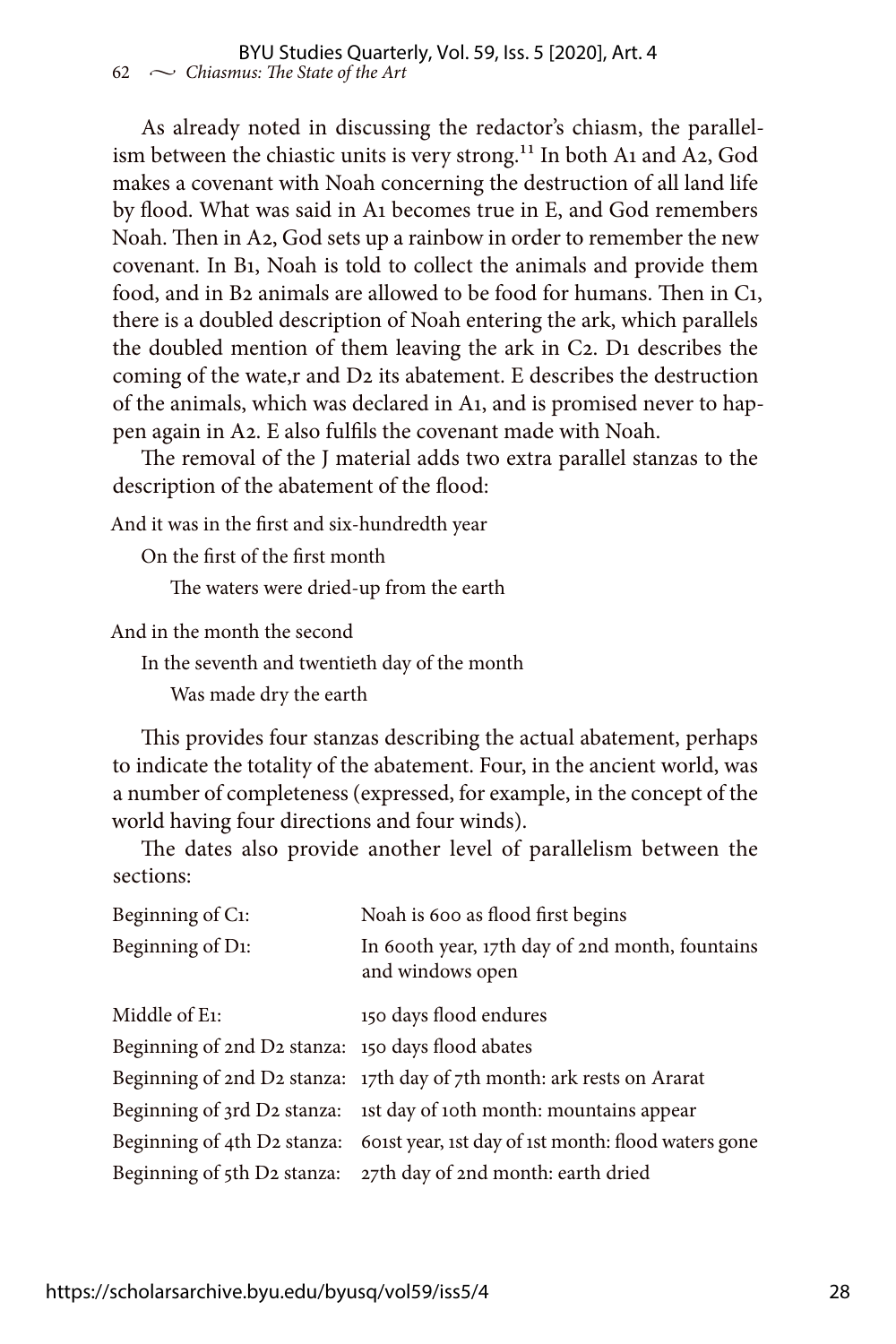The flood first begins when Noah turns 600. However, the fountains of the deep and windows of heaven are not opened until 77 days later (2 months of 30 days plus 17 days). The time it takes Noah to enter the ark (C1) is thus 77 days. The action of D1 all seems to take place on the same day: the fountains and windows opening causes the ark to rise up and the mountains to be covered. The actual flood begins at this point—the point when the earth is completely covered with water. We are told in E that this lasts 150 days, which in turn is also the timespan of unit E. Then at the beginning of D2, we are told the fountains and windows are shut off, and the ark seems to rest on Ararat on the same day. It rests on Ararat exactly five months after the fountains and windows were opened, which is 150 days (five 30-day months).

The next two dates in D2 provide further numerical order: the mountains appear 73 days later, which is 300 days after the flood first began (the 10th month of Noah's 600th year), and the flood waters are completely gone a year after the flood began (Noah's 601st birthday).

The dates as a whole indicate the full control of God and that everything is done in an orderly manner. The symbolic numbers 7 and 10 predominate (77, 7 and 10th [17th] day twice, 10th month, 73 days, 27th day) as they do in the priestly creation account.

To this list of significant numbers, we can add the number 150, whose significance is unknown. The same is also true for the last date given—that for the earth being completely dry. We are told this date is the 27th day of the 2nd month, that is, it is 87 days (two 30-day months plus 27 days) after the waters were gone (the 1st day of the 1st month of the 601st year). It is also 427 days since the flood first began, 1 year and ten days since the fountains and windows opened (or 12 30-day months plus 10 days, or 370 days), and 220 days since the fountains were shut off. None of these numbers appears to have any significance, though the numbers 7 and 10 do recur.

All of the numbers of the dates likely have some precise religiously symbolic significance, most of which are lost to us. What these precise numbers d,o though, is indicate the orderly control of God in his bringing and removing the flood. This order is paralleled fittingly by the orderly construction of the story. Thus, though the story of the flood is one of chaos inundating the world, it is an orderly account, and the chaos is presented as being firmly under the control of God.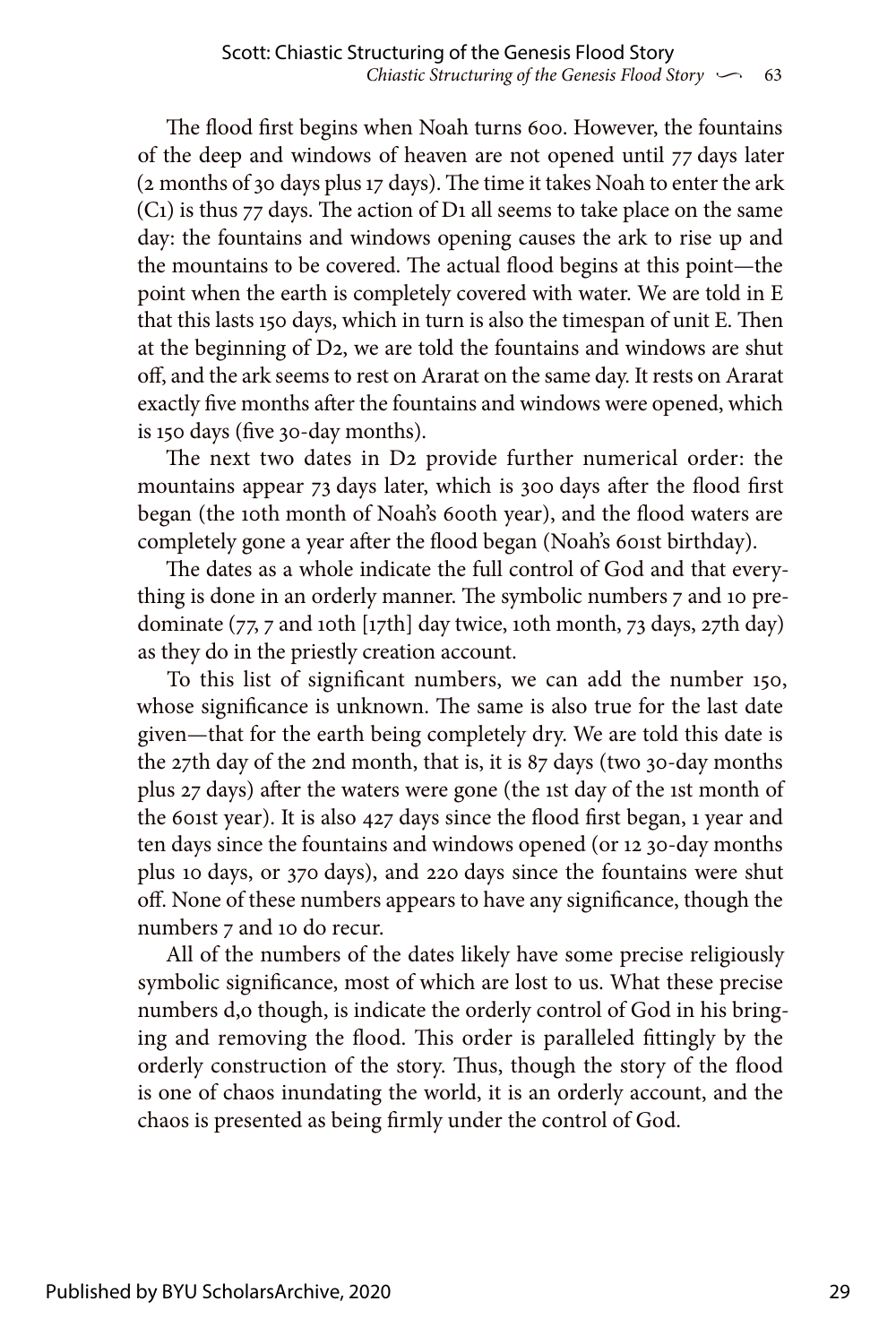## **Conclusion**

The above analysis provides strong evidence that chiastic structuring was used over several centuries—no matter which dating scheme one uses for J, P, and R. J is usually dated to the monarchy, P to the Exilic Period, and R in the Persian Period. There is a high likelihood that R was fully aware of the chiastic structuring of both J and P, because of the meticulous inter-splicing of the two chiasms. The redactor was careful to preserve both accounts: both versions were likely well established and cherished within various sections of the Jewish community.

Also, contrary to Wenham's thesis, because both J and P were arranged in chiastic structures, it would not have been overly difficult for the redactor to splice the two stories together into one story. The two-source theory remains the best explanation for the doubling of events and also the two different language styles found in the text as we have it.

This paper has also shown the usefulness of paying attention to lower/ micro-level structures when analyzing the text. A mid-level analysis may not be adequate for determining structural units of a text nor for determining the source material used by the redactor. Such structural analysis is, thus, a useful tool for both source and redaction criticism.

#### *Notes*

Steven R. Scott is a part-time professor in the Theology Department at Concordia University in Montreal, Quebec, Canada. A major part of his doctoral dissertation was a chiastic analysis of the Gospel of Mark in order to provide insight into Mark's understanding of Jesus' miracles of raising the dead. In doing so, he developed a new approach to chiastic analysis based on probability analysis of the number of parallels between compositional units. Scott has a keen interest in chiastic studies and has devoted a large part of his career in researching and presenting on chiastic structures in ancient texts at meetings of the Society of Biblical Literature in America and Europe and the Canadian Society of Biblical Studies through the Congress of the Humanities in Canada.

<sup>1.</sup> Gordon J. Wenham, "The Coherence of the Flood Narrative," *VT* no. 28 (1978): 336–48, repr. in *"I Studied Inscriptions from before the Flood": Ancient Near Eastern, Literary, and Linguistic Approaches to Genesis 1–11* (ed. Richard S. Hess and David Toshio Tsumura; Winona Lake, IN: Eisenbrauns, 1994): 436–47; Yehuda T. Radday, "Chiasmus in Hebrew Biblical Narrative," in *Chiasmus in Antiquity: Structure, Analysis, Exegesis* (ed. John W. Welch; Provo, UT: Research Press, 1981): 99–100.